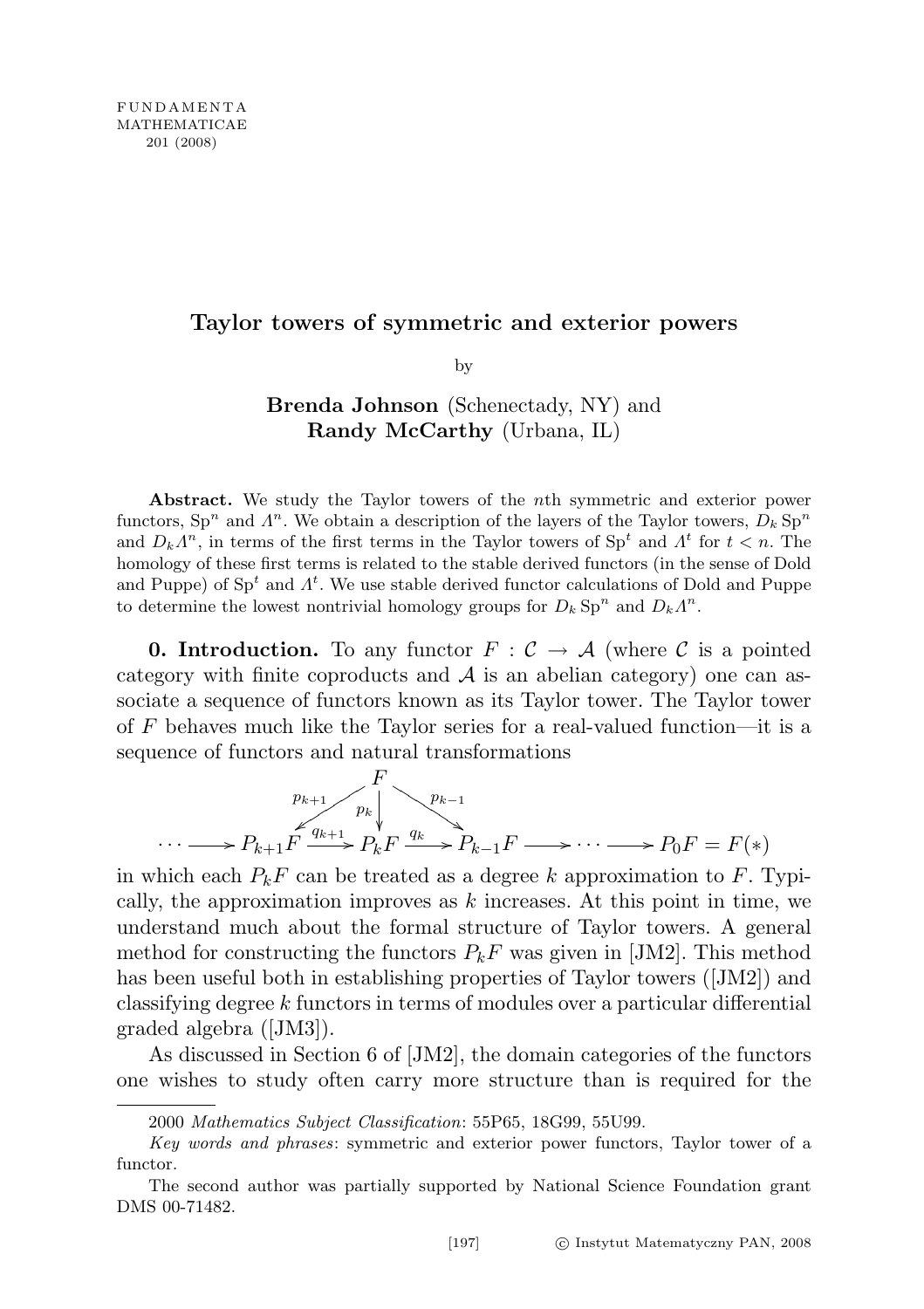construction of  $P_kF$ . To guarantee that  $P_kF$  behaves well with respect to this additional structure can require enhancing the standard construction of  $P_kF$ . For example, in this paper, we study functors of abelian groups. The first term in the Taylor tower of such functors was originally developed by Dold and Puppe [DP] to serve the role of derived functors for nonadditive functors. To ensure that  $P_1F$  takes short exact sequences to long exact sequences in homology, one replaces an abelian group with a projective resolution of that group. This necessitates extending  $F$  to a functor of chain complexes in such a way that it will preserve chain homotopy equivalences. One accomplishes this by using the prolongation of  $F$  as defined in Section 1.

With the formal theory of Taylor towers well-established, we focus our attention on identifying the Taylor tower of two specific classes of functors, the symmetric and exterior power functors. Our purposes in doing so are twofold. First, by determining the Taylor towers for particular examples, we would like to show how the general construction and properties for Taylor towers set up in [JM2] can be used to gather information about Taylor towers of specific functors. Secondly, we would like to improve our understanding of degree  $k$  functors, by better understanding the structure of the differential graded algebra over which the functors are classified in [JM3, §5]. The DGA is constructed from the kth term in the Taylor tower of the functor  $\mathbb{Z}[\mathrm{Hom}(\bigvee_k C,-)]$  which is stably equivalent to the k-fold tensor product of the infinite symmetric power functor by work of Dold, Thom and Puppe  $([DP], [DT]).$ 

The present paper is a first step towards understanding the Taylor towers of the symmetric and exterior power functors. We produce a functorial description of the fibers of the natural transformations  $q_k$  in these Taylor towers and use some of the formal properties of Taylor towers in conjunction with stable derived functor calculations of Dold and Puppe to determine some homology of the towers. The calculations are driven by two results of earlier papers:

- (1) As we mentioned above, in certain contexts the first term in the Taylor tower of  $F$  is equivalent to the Dold–Puppe stabilization of  $F$  $([JM1]).$
- (2) The kth layer in the Taylor tower of  $F, D_k F = \text{fiber}(P_k F \to P_{k-1} F)$ , can be expressed in terms of homotopy orbits of the kth cross effect functor associated to  $F$  ([JM2]).

For the *n*th symmetric power functor  $Sp<sup>n</sup>$  and the *n*th exterior power functor  $\Lambda^n$ , the equivalence of (2) is used to express the layers of the Taylor towers of  $\text{Sp}^n$  and  $\Lambda^n$  in terms of homotopy orbits of tensor products of lower order symmetric and exterior powers. The main results are the following.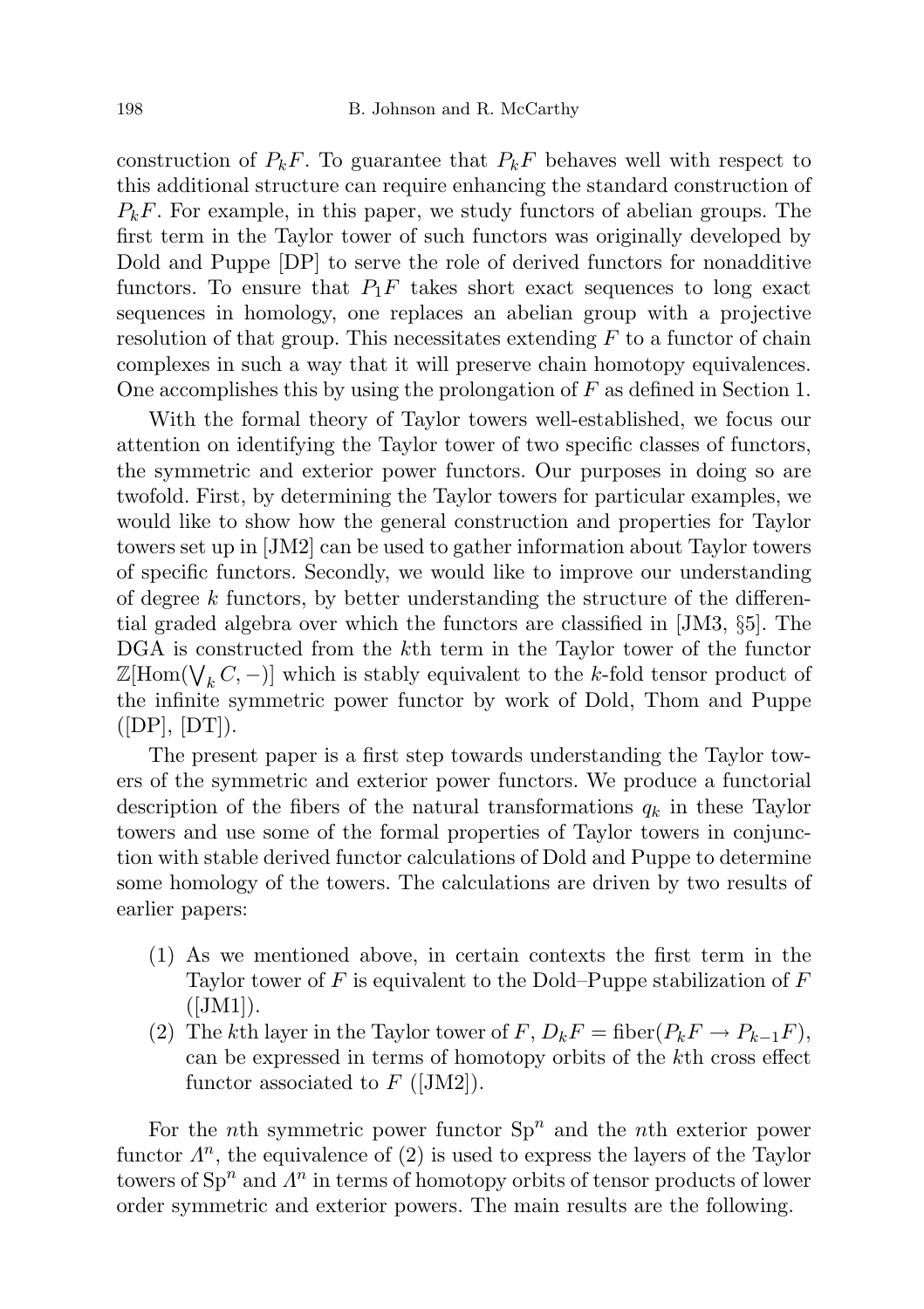THEOREMS 2.9, 2.11. Let  $1 \leq k \leq n$ . Then

$$
D_k \text{Sp}^n \simeq \bigoplus_{[\mathbf{t}] = [(t_1, \ldots, t_k)] \in [V_k(n)]} (D_1 \text{Sp}^{t_1} \otimes \cdots \otimes D_1 \text{Sp}^{t_k})_{h \text{st}(\mathbf{t})}
$$

and

$$
D_k \Lambda^n \simeq \bigoplus_{[\mathbf{t}] = [(t_1, \ldots, t_k)] \in [V_k(n)]} (D_1 \Lambda^{t_1} \otimes \cdots \otimes D_1 \Lambda^{t_k})^{\sigma}_{h^{\mathbf{st}}(\mathbf{t})}
$$

where  $V_k(n) = \{(t_1, \ldots, t_k) \in \mathbb{N}^{\times k} \mid t_1 + \cdots + t_k = n\}, [\mathbf{t}]$  is the equivalence class of **t** under the  $\Sigma_k$  action that permutes the coordinates of  $(t_1, \ldots, t_k)$ ,  $[V_k(n)]$  is the set of all equivalence classes under this action, st(t) is the stabilizer group of  $t$  under this action, hst $(t)$  denotes the homotopy orbits with respect to this subgroup of  $\Sigma_k$ , and  $(-)^{\sigma}$  indicates that st(t) acts with signature.

The homology of  $D_1 \text{Sp}^n(P)$  and  $D_1 \Lambda^n(P)$ , where P is a projective resolution of an abelian group  $A$ , is equivalent under  $(1)$  to the stable derived functors of  $\text{Sp}^n$  and  $\Lambda^n$  as defined by Dold and Puppe ([DP]). The stable derived functors have been studied extensively by Dold and Puppe ([DP]), Bousfield ( $[Bo]$ ), Betley ( $[Be]$ ), and Simson and Tyc ( $[ST]$ ,  $[S]$ ). We use their computations and our Theorems 2.9 and 2.11 to determine the first nontrivial homology groups of  $D_k \text{Sp}^n(P)$  and  $D_k \Lambda^n(P)$  for  $k > 1$ . This leads to the computations below.

THEOREM 4.1. Let A be a finitely generated abelian group,  $P$  be a projective resolution of A, and  $n, k > 1$ . The lowest degree in which  $D_k \text{Sp}^n(P)$ can have nontrivial homology is  $2n - 2k$ . For  $k = n$ ,

$$
H_{2n-2k}D_k \operatorname{Sp}^n(P) \cong \operatorname{Sp}^n(A).
$$

For  $k < n$ ,

$$
H_{2n-2k}D_k \operatorname{Sp}^n(P) \cong \bigoplus_{\substack{a_1+a_2p^r2+\cdots+a_sp^{rs}=n\\p \text{ is prime}, 0 < r_2 < \cdots < r_s\\a_1+\cdots+a_s=k\\a_2,\ldots,a_s \ge 1; a_1 \ge 0}} \operatorname{Sp}^{a_1}(A) \otimes \bigotimes_{j=2}^s \operatorname{Sp}^{a_j}(A/p).
$$

By  $A/p$  we mean  $A \otimes_{\mathbb{Z}} \mathbb{Z}/p$ . For  $a_1 = 0$ , we set  $\text{Sp}^{a_1}(A) = \mathbb{Z}$ .

THEOREM 4.8. Let A be a finitely generated abelian group,  $P$  be a projective resolution of A, and  $n, k > 1$ . The lowest degree in which  $D_k \Lambda^n(P)$ can have nontrivial homology is  $n - k$ . For  $k = n$ ,

$$
H_{n-k}D_k\Lambda^n(P) \cong \Lambda^n(A).
$$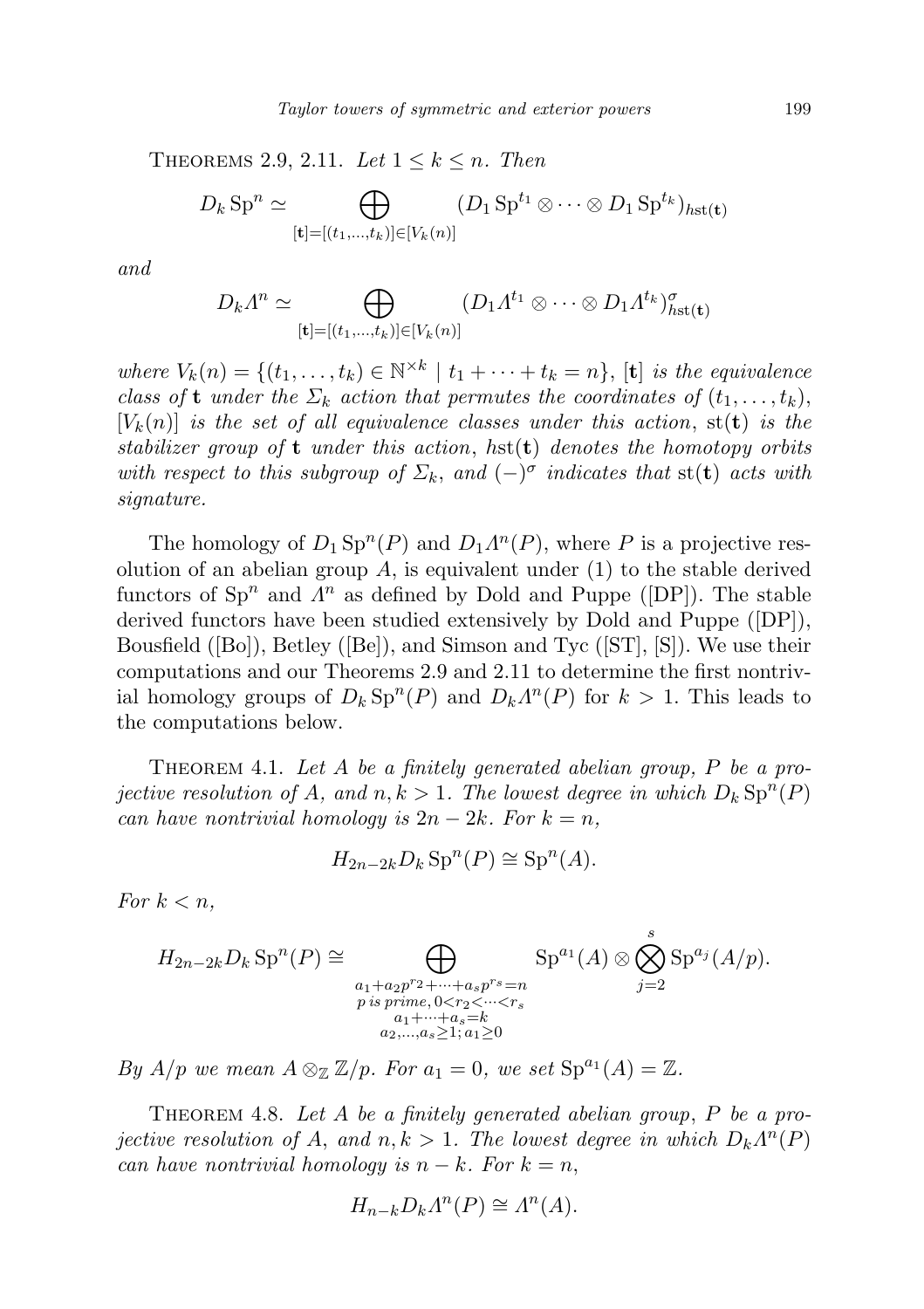$$
H_{n-k}D_k\Lambda^n(P) \cong \bigoplus_{\substack{a_1+a_2p^r2+\cdots+a_sp^{rs}=n\\p \text{ is prime}, 0 < r_2 < \cdots < r_s\\a_1+\cdots+a_s=k\\a_2,\ldots,a_s \ge 1; a_1 \ge 0}} \Lambda^{a_1}(A) \otimes \Lambda_{a_2p^r2,\ldots,a_sp^{rs}}(A)
$$

where

$$
\Lambda_{a_2p^{r_2},...,a_sp^{r_s}}(A) \cong \begin{cases} \Lambda^{a_2}(A/p) \otimes \cdots \otimes \Lambda^{a_s}(A/p) & \text{if } p \text{ is odd,} \\ Sp^{a_2}(A/2) \otimes \cdots \otimes Sp^{a_s}(A/2) & \text{if } p = 2. \end{cases}
$$

The paper is organized as follows. In Section 1, we review basic facts about Taylor towers and degree k functors that are needed in this paper. In Section 2, we review the equivalence alluded to in (2) above and use it to prove Theorems 2.9 and 2.11. Section 3 is devoted to recovering the calculations of  $H_*D_1 \text{Sp}^n(P)$  and  $H_*D_1 \Lambda^n(P)$  originally carried out by Dold and Puppe. The results of Sections 2 and 3 are combined in Section 4 to produce the first nontrivial homology of  $D_k \text{Sp}^n(P)$ ,  $D_k \Lambda^n(P)$ , and  $P_k \text{Sp}^n(P)$ .

1. Cross effects and the Taylor tower. The method for constructing the Taylor tower of a functor  $F$  described in [JM2] relies on a collection of functors, called the cross effects, that can be associated to  $F$ . We use this section to review cross effects and the basic properties of the Taylor tower of use to us in this paper. Throughout this section, unless otherwise indicated, we work with a functor  $F: \mathcal{C} \to \mathcal{A}$  or  $F: \mathcal{C} \to \text{Ch}_{\geq 0} \mathcal{A}$  where  $\mathcal{C}$  is a pointed category (has an object that is both initial and final) with finite coproducts, and  $A$  is an abelian category.

The functors of interest to us are all examples of prolongations—functors of modules over a fixed ring  $R$  that have been extended to functors of chain complexes of R-modules by passing through the category of simplicial Rmodules. Recall from the Dold–Kan theorem that  $Ch_{\geq 0}A$ , the category of chain complexes over an abelian category  $A$ , concentrated in degrees greater than or equal to 0, is naturally equivalent to  $\text{Simp}\,\mathcal{A}$ , the category of simplicial objects over  $\mathcal{A}$ . This equivalence is realized by the functors

 $C : \text{Simp}\,\mathcal{A} \to \text{Ch}_{\geq 0}\,\mathcal{A} \quad \text{and} \quad K : \text{Ch}_{\geq 0}\,\mathcal{A} \to \text{Simp}\,\mathcal{A}.$ 

For more details about these functors and the Dold–Kan theorem, see [D], [K], [We, pp. 270–276] or Section 2 of [JM1]. The prolongation of a functor is defined as follows.

DEFINITION 1.1. Let  $\mathcal A$  and  $\mathcal B$  be abelian categories and  $F$  be a functor from A to B. The prolongation of F is the functor from  $\text{Ch}_{\geq 0}$  A to  $\text{Ch}_{\geq 0}$  B given by

$$
C\circ F\circ K
$$

For  $k < n$ .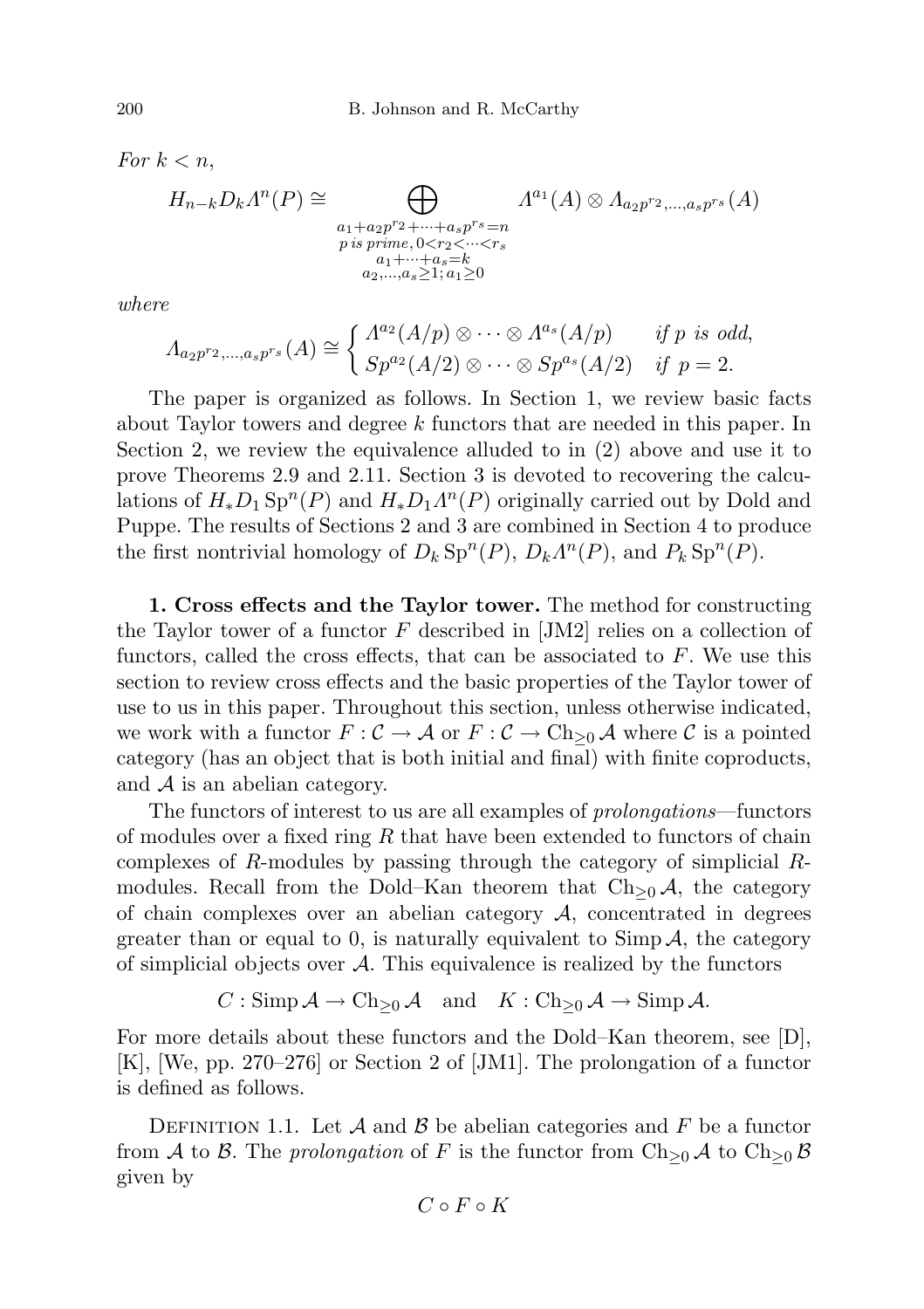where for an object A in Ch<sub>>0</sub> $\mathcal{A}$ , F is applied degreewise to the simplicial object  $KA$ . When restricted to objects in A, the prolongation of F agrees with the original functor  $F$ .

At the risk of some confusion we will use  $F$  to denote both the original functor and its prolongation. For example, we will use  $Sp<sup>n</sup>$  to denote the nth symmetric power functor both as a functor of modules and a functor of chain complexes. Using prolongations guarantees that chain homotopy equivalences will be preserved.

The kth cross effect of the functor  $F: \mathcal{C} \to \mathcal{A}$  is a functor of k variables,  $\operatorname{cr}_k F: \mathcal{C}^{\times k} \to \mathcal{A}$ , that can be defined inductively on objects  $C_1, \ldots, C_k$  as shown below. For the original definition, see [EM]. We use  $\vee$  to denote the coproduct and  $*$  to denote the initial/final object in C. For  $n = 1$  and  $n = 2$ , we have

$$
F(C_1) \cong F(*) \oplus \operatorname{cr}_1 F(C_1),
$$

and

 $cr_1 F(C_1 \vee C_2) \cong cr_1 F(C_1) \oplus cr_1 F(C_2) \oplus cr_2 F(C_1, C_2).$ 

In general,

$$
\operatorname{cr}_{k-1} F(C_1 \vee C_2, C_3, \dots, C_k)
$$

is isomorphic to

$$
\mathrm{cr}_{k-1} F(C_1, C_3, \ldots, C_k) \oplus \mathrm{cr}_{k-1} F(C_2, C_3, \ldots, C_k) \oplus \mathrm{cr}_k F(C_1, C_2, \ldots, C_k).
$$

If  $F$  is the prolongation of a functor  $G$ , then it is straightforward to show that the cross effects of  $F$  are isomorphic to the prolongation of the cross effects of G. For more details see [JM1,  $\S 3$ ].

The cross effect functors have the following properties.

PROPOSITION 1.2. Let  $F: \mathcal{C} \to \mathcal{A}$ , and  $C_1, \ldots, C_k$  be objects in  $\mathcal{C}$ .

(1)  $\operatorname{cr}_k F$  is symmetric with respect to its k variables. That is, for every  $\sigma \in \Sigma_k$ , the kth symmetric group,  ${\rm cr}_k F(C_1, \ldots, C_k)$  is isomorphic to  $\operatorname{cr}_k F(C_{\sigma(1)}, \ldots, C_{\sigma(k)})$ .

(2) cr<sub>k</sub>  $F(C_1, \ldots, C_k) \cong 0$  if any  $C_i = *$ .

(3)  $F(C_1 \vee \cdots \vee C_k) \cong F(*) \oplus \bigoplus_{t=1}^k \bigoplus_{j_1 < \cdots < j_t} \operatorname{cr}_t F(C_{j_1}, \ldots, C_{j_t}).$ 

Cross effects also determine the degree of a functor.

DEFINITION 1.3. A functor  $F : \mathcal{C} \to \text{Ch}_{\geq 0} \mathcal{A}$  is degree k iff  $\text{cr}_{k+1} F$  is quasiisomorphic to 0.

EXAMPLES 1.4. Let R be a commutative ring and  $\mathcal{M}_R$  denote the category of modules over R.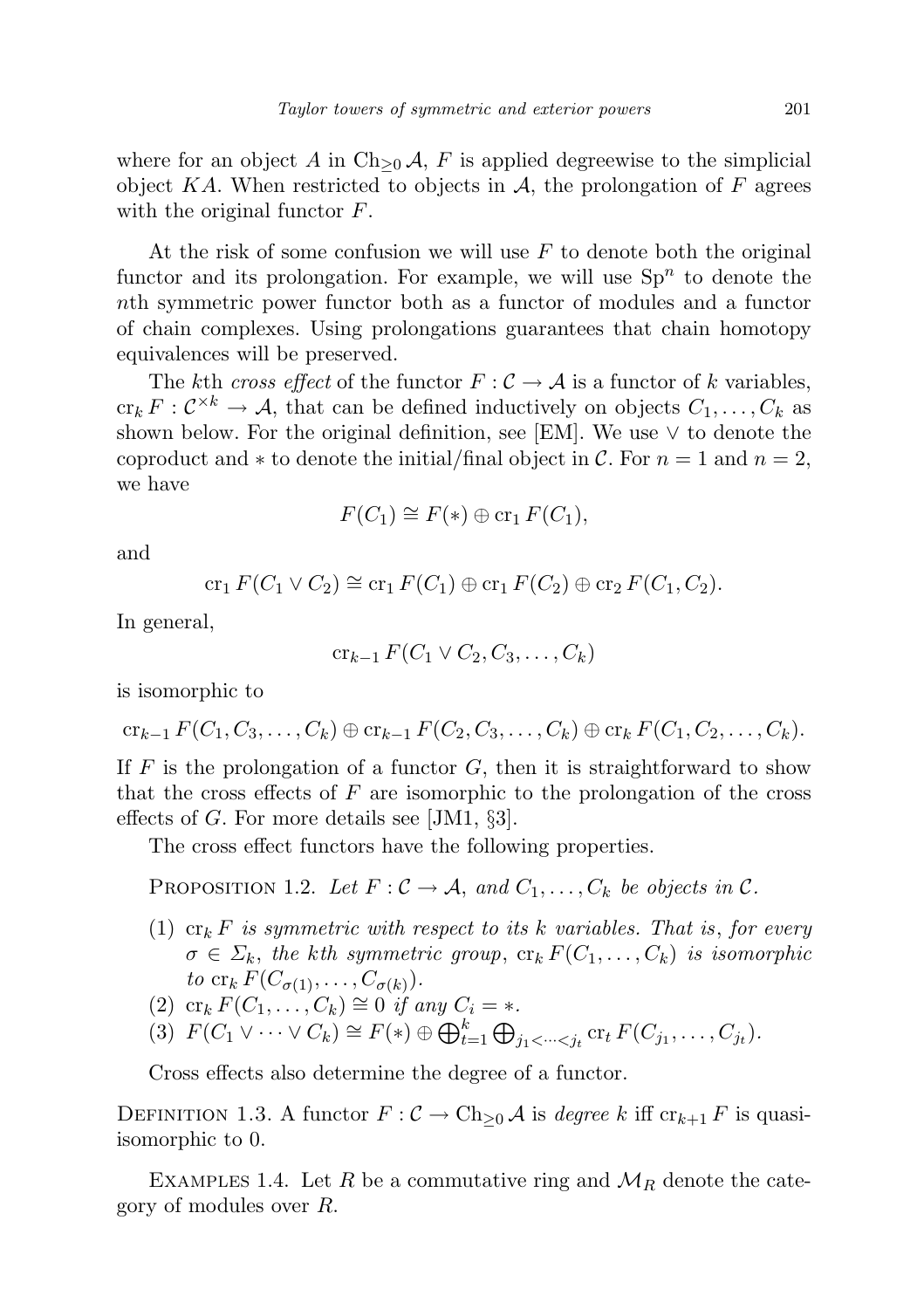(1) For  $n \geq 1$ , the *n*th symmetric power functor,  $\text{Sp}^n : \mathcal{M}_R \to \mathcal{M}_R$ , is defined for an object M in  $\mathcal{M}_R$  by

$$
\operatorname{Sp}^n(M) = \otimes^n(M)/U(M)
$$

where  $U(M)$  is the submodule of  $\otimes^{n}(M)$  generated by all elements of the form  $m_1 \otimes \cdots \otimes m_n - m_{\sigma(1)} \otimes \cdots \otimes m_{\sigma(n)}$  for  $\sigma \in \Sigma_n$ . When evaluated on a direct sum, the nth symmetric power functor decomposes as a sum of tensor products of symmetric powers. In particular, for R-modules  $M_1, \ldots, M_k$ ,

$$
\mathrm{Sp}^n(M_1\oplus\cdots\oplus M_k)\cong\bigoplus_{t_1+\cdots+t_k=n}\mathrm{Sp}^{t_1}(M_1)\otimes\cdots\otimes\mathrm{Sp}^{t_k}(M_k).
$$

It follows by induction that

$$
\operatorname{cr}_k \operatorname{Sp}^n(M_1,\ldots,M_k) \cong \bigoplus_{\substack{t_1+\cdots+t_k=n\\t_1,\ldots,t_k>0}} \operatorname{Sp}^{t_1}(M_1) \otimes \cdots \otimes \operatorname{Sp}^{t_k}(M_k).
$$

If  $k > n$ , then  $\operatorname{cr}_k \operatorname{Sp}^n \cong 0$  and  $\operatorname{Sp}^n$  is a degree *n* functor. When  $M_1 =$  $\cdots = M_k$ , the symmetric group  $\Sigma_k$  acts on this cross effect by  $\sigma(t_1, \ldots, t_k;$  $m_1, \ldots, m_k) = (t_{\sigma(1)}, \ldots, t_{\sigma(k)}; m_{\sigma(1)}, \ldots, m_{\sigma(k)})$ . Here we are treating  $\sigma$  as an endomorphism of the set  $\{1, \ldots, k\}$  so that for  $\tau, \sigma \in \Sigma_k$ ,  $\tau\sigma = \tau \circ \sigma$ . These results hold for the prolongation of  $Sp<sup>n</sup>$  as well.

(2) The *n*th exterior power functor  $\Lambda^n$  :  $\mathcal{M}_R \to \mathcal{M}_R$  is defined for an object M in  $\mathcal{M}_R$  by

$$
\Lambda^n(M) = \otimes^n(M)/V(M)
$$

where  $V(M)$  is the submodule of  $\otimes^{n}(M)$  generated by all elements of the form  $m_1 \otimes \cdots \otimes m_n$  with  $m_i = m_j$  for some  $1 \leq i < j \leq n$ . In a manner similar to that of the previous example, one can show that

$$
\operatorname{cr}_k \Lambda^n(M_1,\ldots,M_k) \cong \bigoplus_{\substack{t_1+\cdots+t_k=n\\t_1,\ldots,t_k>0}} \Lambda^{t_1}(M_1) \otimes \cdots \otimes \Lambda^{t_k}(M_k)
$$

for R-modules  $M_1, \ldots, M_k$ . However, when  $M_1 = \cdots = M_k$  the action of  $\Sigma_k$ on this decomposition is now twisted by the signature. Hence

$$
\sigma(t_1,\ldots,t_k;m_1,\ldots,m_k)=\mathrm{sgn}(\sigma)\cdot(t_{\sigma(1)},\ldots,t_{\sigma(k)};m_{\sigma(1)},\ldots,m_{\sigma(k)}).
$$

This holds for the prolongation of  $\Lambda^n$  as well.

For more examples of cross effects, see Section 1 of [JM2].

The cross effects play a central role in the construction of the Taylor tower of F. We review the basic features of the Taylor tower here and refer the reader to [JM2] for the details of the construction.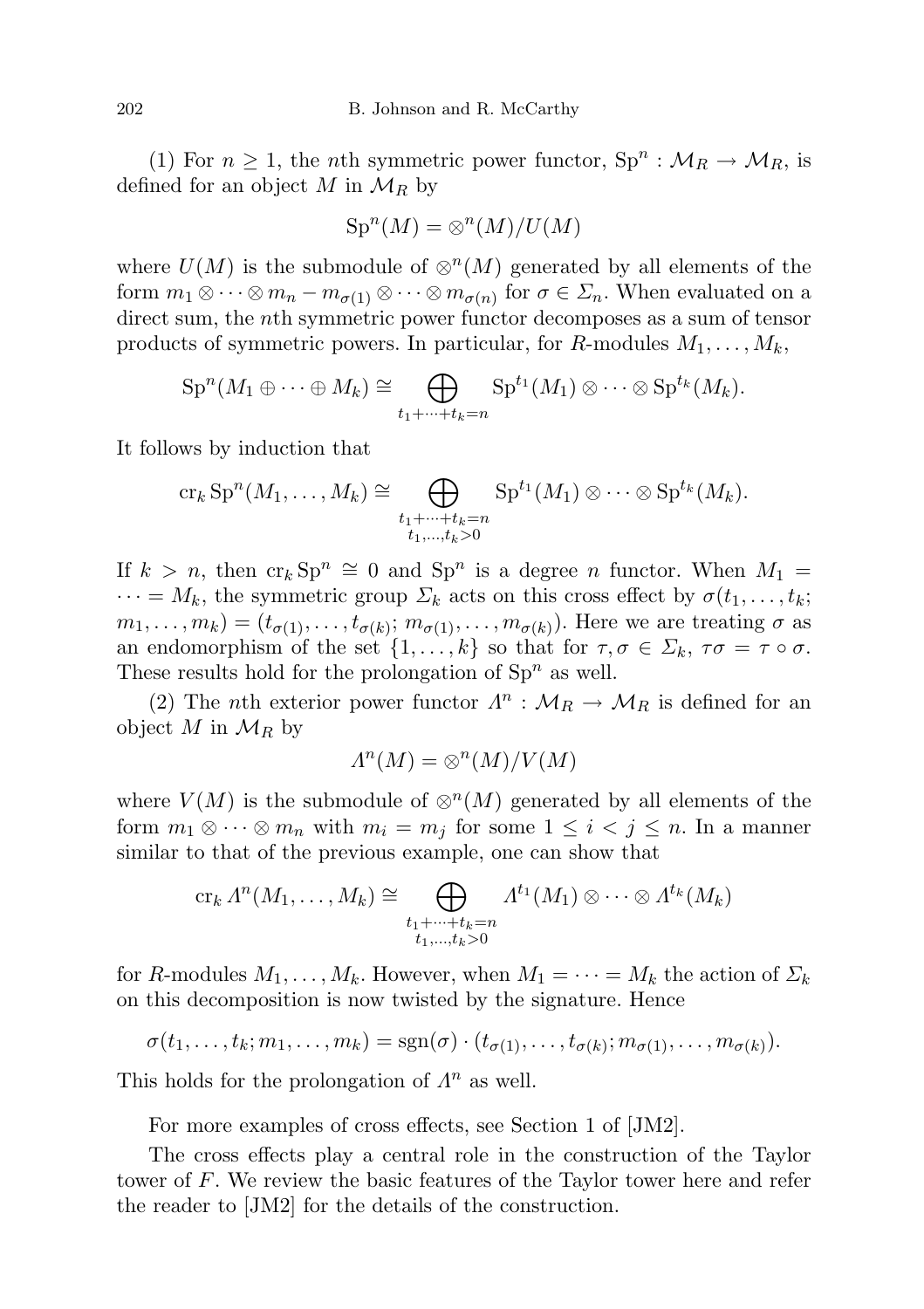THEOREM 1.5 ([JM2, 2.12]). Given a functor F from C to A or to  $Ch_{\geq 0}$  A, there is a natural tower of functors:

$$
\cdots \longrightarrow P_{k+1} F \xrightarrow{p_{k+1}} P_k F \xrightarrow{p_{k-1}} P_{k-1} F \longrightarrow \cdots \longrightarrow P_0 F = F(*).
$$

For each k, the functor  $P_kF$  is a degree k functor. Moreover, the pairs  $(P_k, p_k)$  are universal (up to natural quasi-isomorphism) with respect to maps from  $F$  to degree  $k$  functors.

The following properties of the Taylor tower functors will be of use to us.

PROPOSITION 1.6. Let F be a functor from C to A or  $\text{Ch}_{\geq 0}$  A and let  $k \geq 1$ .

- (1)  $P_k$  is an exact functor of functors. That is, if  $F \to G \to H$  is an exact sequence of functors, then  $P_kF \to P_kG \to P_kH$  is an exact sequence of functors or yields a long exact sequence in homology. In particular,  $P_k(F \oplus G) \cong P_k F \oplus P_k G$ .
- (2) If F is degree k, then  $P_k F \simeq F$ .

2. The layers of the Taylor tower. As a first step towards understanding the k<sup>th</sup> term in the Taylor towers of  $Sp<sup>n</sup>$  and  $\Lambda<sup>n</sup>$ , we study the kth layers of the Taylor towers of  $\text{Sp}^n$  and  $\Lambda^n$ . In this section we review the definition of the layers of the Taylor tower and recall a result of Goodwillie's, reproduced in our context in [JM2], that leads to descriptions of the kth layers of the Taylor towers of  $\text{Sp}^n$  and  $\Lambda^n$  in terms of lower symmetric and exterior powers. As in Section 1,  $\mathcal C$  is a pointed category with finite coproducts and  $A$  is an abelian category.

DEFINITION 2.1. Let  $F: \mathcal{C} \to \mathcal{A}$  and  $k \geq 1$ . The kth layer of the Taylor tower of F is the functor  $D_k F$  given by

$$
D_k F := \text{fiber}(P_k F \xrightarrow{q_k F} P_{k-1} F)
$$

where fiber is the homotopy fiber of  $q_kF$ , i.e., the mapping cone of  $q_kF$ shifted down one degree.

As an immediate consequence of this definition we note that the sequence  $D_k F \to P_k F \to P_{k-1} F$  gives rise to a long exact sequence in homology:  $(2.2) \qquad \cdots \rightarrow H_{*+1}P_{k-1}F \rightarrow H_{*}D_{k}F \rightarrow H_{*}P_{k}F \rightarrow H_{*}P_{k-1}F \rightarrow \cdots$ 

In [JM2], we showed that  $D_kF$  can be expressed as the multilinearization of the kth cross effect of F. This result, stated below, was inspired by Goodwillie's description [G] of the layers of the Taylor towers for functors of spaces.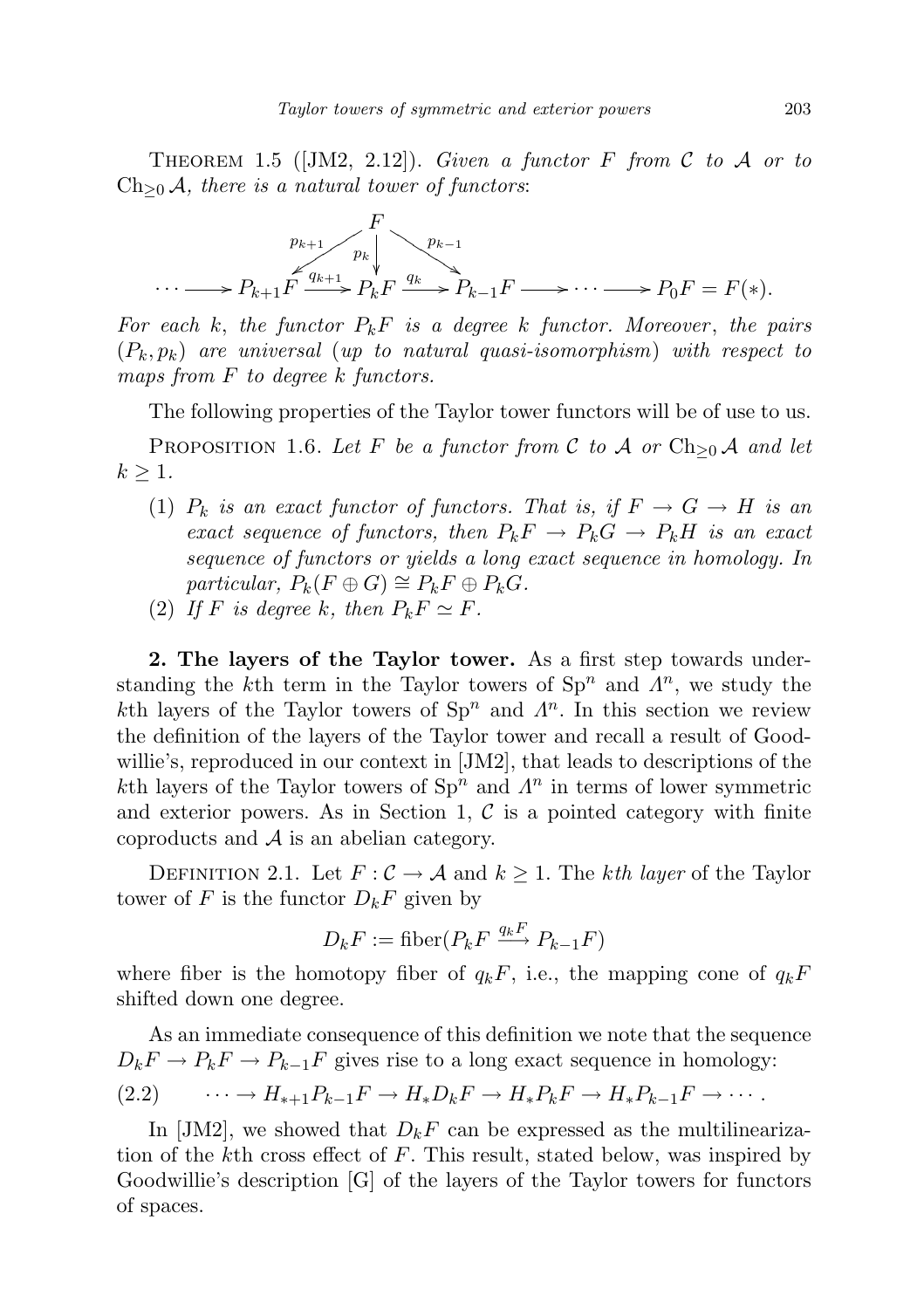PROPOSITION 2.3 ([JM2, 3.9]). Let  $F: \mathcal{C} \to \text{Ch}_{\geq 0} \mathcal{A}$ . Then  $D_k F \simeq (D_1^{(k)}$  $i_1^{(\kappa)}$  cr<sub>k</sub>  $F)_{h\Sigma_k}$ .

Here  $D_1^{(k)}$  $\int_{1}^{(\kappa)}$  denotes the multilinearization of  ${\rm cr}_k F$ , which is the functor  $D_1^k D_1^{k-1} \ldots D_1^1$  cr<sub>k</sub> F where  $D_1^i$  cr<sub>k</sub> F is the functor obtained by holding all but the ith variable of  $\operatorname{cr}_k F$  constant and applying  $D_1$  to the resulting functor of one variable. By  $h\Sigma_k$  we mean the homotopy orbits of  $D_1^{(k)}$  $\int_1^{(\kappa)} \operatorname{cr}_k F$ , in other words, the total complex of  $\mathbb{Z}[E \Sigma_k] \otimes_{\mathbb{Z}[\Sigma_k]} D_1^{(k)}$  $\int_1^{(k)}$  cr<sub>k</sub> F where  $E\Sigma_k$  is a free  $\Sigma_k$ -resolution of  $\mathbb Z$ .

In Example 1.4, we saw that

(2.4) 
$$
\operatorname{cr}_k \operatorname{Sp}^n \cong \bigoplus_{\substack{t_1 + \dots + t_k = n \\ t_1, \dots, t_k > 0}} \operatorname{Sp}^{t_1} \otimes \dots \otimes \operatorname{Sp}^{t_k}.
$$

By applying Proposition 2.3 to this formula, we determine  $D_k$  Sp<sup>n</sup> in Theorem 2.9 below. Before doing so, we introduce some notation and terminology for working with the partitions  $t_1 + \cdots + t_k = n$  that index the summands in the cross effect formula (2.4).

DEFINITION 2.5. For  $1 \leq k \leq n$ , let

 $V_k(n) = \{(t_1, \ldots, t_k) \in \mathbb{N}^{\times k} \mid t_1 + \cdots + t_k = n\}.$ 

In other words,  $V_k(n)$  is the set of partitions of n into k positive integers.

- EXAMPLES 2.6. (1) For  $n = 6$  and  $k = 3$ ,  $V_k(n)$  is the set
- $\{(1, 1, 4), (1, 4, 1), (4, 1, 1), (1, 2, 3), (1, 3, 2),$  $(2, 1, 3), (2, 3, 1), (3, 1, 2), (3, 2, 1), (2, 2, 2)\}.$

(2) Note that under the notation of Definition 2.5, (2.4) becomes

$$
\operatorname{cr}_k \operatorname{Sp}^n \cong \bigoplus_{\mathbf{t} = (t_1, \ldots, t_k) \in V_k(n)} \operatorname{Sp}^{t_1} \otimes \cdots \otimes \operatorname{Sp}^{t_k}.
$$

The kth symmetric group,  $\Sigma_k$ , acts on  $V_k(n)$  by permuting the terms within a partition. Associated with this action, we have the following.

DEFINITION 2.7. Let  $1 \leq k \leq n$  and  $\mathbf{t} = (t_1, \ldots, t_k) \in V_k(n)$ .

(1) The *stabilizer* of **t** is the group

$$
st(\mathbf{t}) = \{ \sigma \in \Sigma_k \mid \sigma(\mathbf{t}) = \mathbf{t} \}.
$$

(2) The *orbit* of **t** is the set

$$
[\mathbf{t}] = \{ \sigma(\mathbf{t}) \mid \sigma \in \Sigma_k \}.
$$

(3) Recall that the orbits form a partition of  $V_k(n)$ . We use  $[V_k(n)]$  to denote the set of orbits of  $V_k(n)$  under the  $\Sigma_k$  action.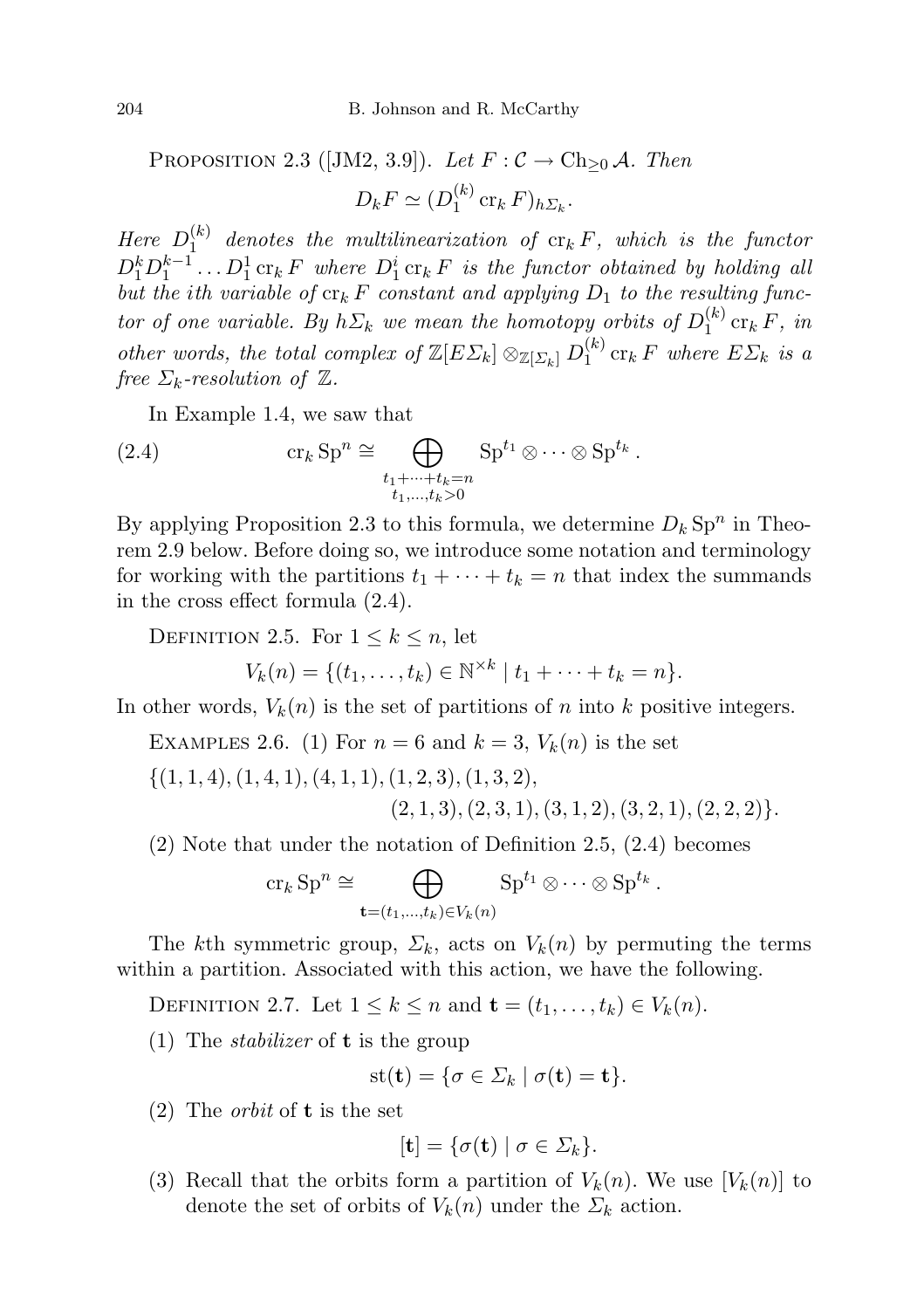EXAMPLE 2.8. For  $n = 6$  and  $k = 3$ , the orbits of the  $\Sigma_k$  action on  $V_k(n)$ are

$$
[(1, 1, 4)] = \{(1, 1, 4), (1, 4, 1), (4, 1, 1)\},\
$$

$$
[(1, 2, 3)] = \{(1, 2, 3), (1, 3, 2), (2, 3, 1), (2, 1, 3), (3, 1, 2), (3, 2, 1)\},\
$$

$$
[(2, 2, 2)] = \{(2, 2, 2)\}.
$$

The stabilizer subgroups are

 $st(1, 1, 4) = \{(1), (12)\}, \quad st(1, 4, 1) = \{(1), (13)\}, \quad st(4, 1, 1) = \{(1), (23)\},\$  $st(1, 2, 3) = st(1, 3, 2) = st(2, 1, 3) = st(2, 3, 1) = st(3, 1, 2)$  $=$  st(3, 2, 1) = {(1)},

 $st(2, 2, 2) = \Sigma_3$ .

With these ideas, we obtain the following.

THEOREM 2.9. Let  $1 \leq k \leq n$ . Then

$$
D_k \operatorname{Sp}^n \simeq \bigoplus_{[\mathbf{t}] \in [V_k(n)]} (D \operatorname{Sp}^{\mathbf{t}})_{h \operatorname{st}(\mathbf{t})}
$$

where for  $\mathbf{t} = (t_1, \ldots, t_k)$ ,

$$
D\,\mathrm{Sp}^{\mathbf{t}}=D_1\,\mathrm{Sp}^{t_1}\otimes\cdots\otimes D_1\,\mathrm{Sp}^{t_k}\,.
$$

*Proof.* We prove this result by first showing that for each  $\mathbf{t} \in V_k(n)$  there is a  $\Sigma_k$ -equivariant isomorphism

$$
\Phi: D \operatorname{Sp}^{\mathbf{t}} \times_{\operatorname{st}(\mathbf{t})} \Sigma_k \stackrel{\cong}{\longrightarrow} \bigoplus_{\mathbf{v} \in [\mathbf{t}]} D \operatorname{Sp}^{\mathbf{v}}.
$$

The map  $\Phi$  takes  $D \text{Sp}^{\mathbf{t}} \times \sigma$  (for  $\sigma \in \Sigma_k$ ) isomorphically to  $D \text{Sp}^{\sigma(\mathbf{t})}$ . That  $\Phi$ is well-defined follows from the observation that  $\alpha \circ \sigma(\mathbf{t}) = \sigma(\mathbf{t})$  for  $\alpha \in \text{st}(\mathbf{t})$ . That  $\Phi$  is an isomorphism comes from the facts that  $||\mathbf{t}|| = |\Sigma_k|/|\text{st}(\mathbf{t})|$  and that  $D \, \text{Sp}^{\sigma(\mathbf{t})} \neq D \, \text{Sp}^{\tau(\mathbf{t})}$  for  $\sigma, \tau \in \Sigma_k$  with  $\sigma \tau^{-1}, \tau \sigma^{-1} \notin \text{st}(\mathbf{t})$ .

Furthermore, for  $\tau \in \Sigma_k$ , we have

$$
\Phi(\tau(D \text{ Sp}^{\mathbf{t}} \times \sigma)) = \Phi(D \text{ Sp}^{\mathbf{t}} \times \tau \circ \sigma) = D \text{Sp}^{\tau(\sigma(\mathbf{t}))} = \tau(D \text{Sp}^{\sigma(\mathbf{t})}).
$$

Hence,  $\Phi$  is  $\Sigma_k$ -equivariant. It follows that

$$
(2.10) \quad \left(\bigoplus_{[\mathbf{t}]\in[V_k(n)]} \bigoplus_{\mathbf{v}\in[\mathbf{t}]} D \operatorname{Sp}^{\mathbf{v}}\right)_{h\Sigma_k} \cong \left(\bigoplus_{[\mathbf{t}]\in[V_k(n)]} D \operatorname{Sp}^{\mathbf{t}} \times_{\operatorname{st}(\mathbf{t})} \Sigma_k\right)_{h\Sigma_k}
$$
\n
$$
= \bigoplus_{[\mathbf{t}]\in[V_k(n)]} D \operatorname{Sp}^{\mathbf{t}} \times_{\operatorname{st}(\mathbf{t})} \Sigma_k \otimes_{\mathbb{Z}[\Sigma k]} E \Sigma_k
$$
\n
$$
\cong \bigoplus_{[\mathbf{t}]\in[V_k(n)]} D \operatorname{Sp}^{\mathbf{t}} \otimes_{\mathbb{Z}[\operatorname{st}(\mathbf{t})]} E \Sigma_k \cong \bigoplus_{[\mathbf{t}]\in[V_k(n)]} (D \operatorname{Sp}^{\mathbf{t}})_{h\operatorname{st}(\mathbf{t})}
$$

where the last isomorphism comes from the fact that a free  $\Sigma_k$  resolution of  $\mathbb Z$  is also a free st(**t**) resolution of  $\mathbb Z$ .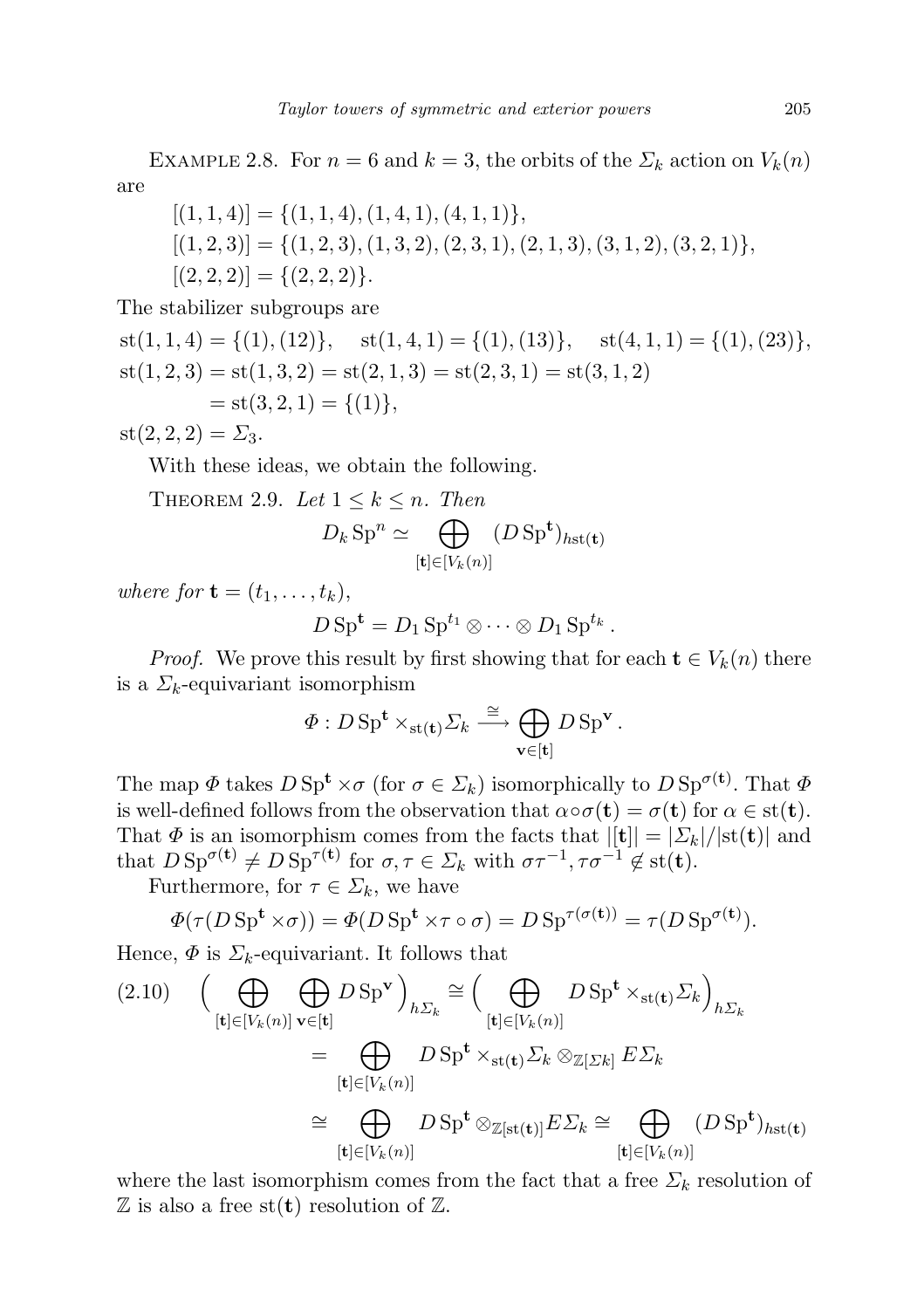By Proposition 2.3,

$$
D_k \operatorname{Sp}^n \simeq (D_1^{(k)} \operatorname{cr}_k \operatorname{Sp}^n)_{h\Sigma_k}
$$
  
\n
$$
\cong \left(D_1^{(k)} \bigoplus_{\mathbf{t}=(t_1,\ldots,t_k)\in V_k(n)} \operatorname{Sp}^{t_1} \otimes \cdots \otimes \operatorname{Sp}^{t_k}\right)_{h\Sigma_k}
$$

.

It follows from the definition of  $P_1F$  in [JM2] that  $D_1^i(\text{Sp}^{t_1}\otimes \cdots \otimes \text{Sp}^{t_k}) \cong$  $\text{Sp}^{t_1} \otimes \cdots \otimes D_1 \text{Sp}^{t_i} \otimes \cdots \otimes \text{Sp}^{t_k}$ . By Proposition 1.6, we know that  $D_1^i$  commutes with direct sums. From this and (2.10), we have

$$
D_k \operatorname{Sp}^n \simeq \Big( \bigoplus_{\mathbf{t} = (t_1, \ldots, t_k) \in V_k(n)} D_1 \operatorname{Sp}^{t_1} \otimes \cdots \otimes D_1 \operatorname{Sp}^{t_k} \Big)_{h \Sigma_k}
$$
  
= 
$$
\Big( \bigoplus_{[t] \in [V_k(n)]} \bigoplus_{\mathbf{v} \in [t]} D \operatorname{Sp}^{\mathbf{v}} \Big)_{h \Sigma_k} \cong \bigoplus_{[\mathbf{t}] \in [V_k(n)]} (D \operatorname{Sp}^{\mathbf{t}})_{h \operatorname{st}(\mathbf{t})},
$$

as desired.

A similar result can be proved for the exterior power functors using the same techniques.

THEOREM 2.11. Let  $1 \leq k \leq n$ . Then

$$
D_k \Lambda^n \simeq \bigoplus_{[\mathbf{t}] \in [V_k(n)]} (D \Lambda^{\mathbf{t}})^{\sigma}_{\text{hst}(\mathbf{t})}
$$

where for  $\mathbf{t} = (t_1, \ldots, t_k)$ ,

$$
DA^{\mathbf{t}} = D_1 A^{t_1} \otimes \cdots \otimes D_1 A^{t_k},
$$

and  $(-)^\sigma$  indicates that st(t) acts with the signature.

3. Stable derived functors of symmetric and exterior powers. With Theorems 2.9 and 2.11 we saw that the k<sup>th</sup> layers in the Taylor towers of  $\text{Sp}^n$  and  $\varLambda^n$  are determined by tensor products of terms of the form  $D_1 \, \text{Sp}^t$ or  $D_1 \Lambda^t$  for  $t \leq n$ . The functors  $D_1 \text{Sp}^t$  and  $D_1 \Lambda^t$  have been analyzed in detail by Dold and Puppe ([DP]), Simson and Tyc ([S], [ST]), Bousfield ([Bo]), and Betley ([Be]). We review some of their results in this section, and use these results to determine the first nontrivial homology groups of  $D_k$  Sp<sup>n</sup> and  $D_k \Lambda^n$  in Section 4.

The language used in the references listed in the previous paragraph is not that of Taylor towers. Instead, the functor  $D_1F$  is used to construct "stable derived functors." Dold and Puppe were the first to consider such functors. For a nonadditive functor  $F : A \rightarrow \mathcal{B}$  between abelian categories  $\mathcal A$  and  $\mathcal B$ , they sought to construct derived functors for F. They did so by first stabilizing F to produce the functor  $DF : Ch_{>0} \mathcal{A} \to Ch_{>0} \mathcal{B}$  given by

$$
DF = \lim_{n} \sh_{-n} F \sh_n
$$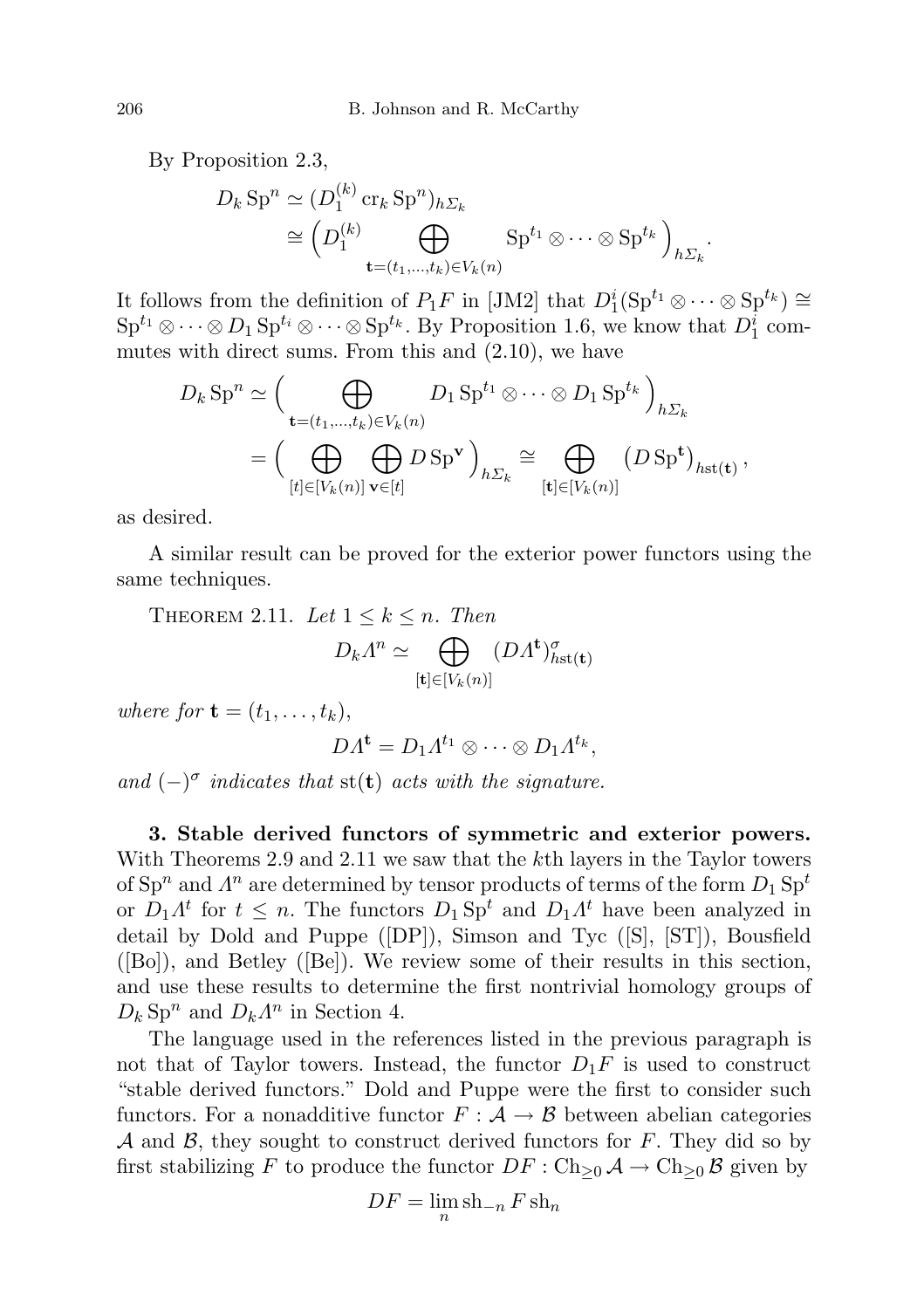where  $\sin_n$  is the functor that shifts a chain complex by n degrees and F has been replaced by its prolongation. The functor  $DF$  preserves direct sums up to quasi-isomorphism, and when F is the prolongation of a functor from  $A$ to B,  $D_1F$  is naturally equivalent to DF (see [JM1, 7.5], [JM2, 2.14]). When A has enough projectives, the nth stable derived functor of  $F$  evaluated at an object A in A, denoted  $L_n^s F(A)$ , is obtained from DF by evaluating it on a projective resolution  $P$  of  $A$  and taking the nth homology group. Thus,

$$
L_n^s F(A) := H_n(DF(P)) \cong H_n(D_1F(P)).
$$

As with derived functors, stable derived functors are independent of the choice of projective resolution. When the original functor  $F$  is additive (or degree one), the stable derived functors of  $F$  are isomorphic to the derived functors of F.

In this section we determine the degree in which the first nontrivial stable derived functors of  $\text{Sp}^n$  and  $\Lambda^n$  arise and identify these groups. These results date back to Dold and Puppe's original paper on stable derived functors ([DP]). We provide proofs in this section in terms of the Taylor tower constructions defined in [JM1] and [JM2]. To determine the location of the lowest nontrivial group we use the following lemma.

LEMMA 3.1 ( $[DP], [P]$ ). Let F and G be functors from the abelian category A to the abelian category B. If  $F(0) \cong G(0) \cong 0$ , then  $D_1(F \otimes G) \cong 0$  as a functor from  $\text{Ch}_{\geq 0}$  A to  $\text{Ch}_{\geq 0}$  B.

*Proof.* Let P be a chain complex in  $\text{Ch}_{\geq 0}$  A. From Example 2.14 of [JM2], we know that

$$
D_1(F \otimes G)(P) \simeq D(F \otimes G)(P) \cong \lim_n \operatorname{sh}_{-n}(F \otimes G)(\operatorname{sh}_n P).
$$

Consider  $(F \otimes G)(\sh_n P)$ . By the Eilenberg–Zilber theorem, this is equivalent to the total complex of the bicomplex  $F(\sh_n P) \otimes G(\sh_n P)$ . But  $F(\sh_n P)$ and  $G(\sh_n P)$  will be 0 in degrees less than n. As a result, the total complex  $(F \otimes G)(\sh_n P)$  is 0 in degrees less than  $2n$ , and  $\sh_{-n}(F \otimes G)(\sh_n P)$  is 0 in degrees less than n. Hence, in the limit,  $D_1(F \otimes G)(P)$  is quasi-isomorphic to 0.

To determine the connectivity and first nontrivial homology of  $D_1 \text{Sp}^n$ and  $D_1 \Lambda^n$ , we introduce functors that are closely related to the symmetric and exterior power functors, the divided powers.

DEFINITION 3.2. Let R be a commutative ring and  $\mathcal{M}_R$  be the category of modules over  $R$ . The *divided power functor* or *gamma functor* is the functor that takes an R-module A to the commutative ring  $\Gamma(A)$  generated by elements of the form  $x^{(r)}$  for each  $x \in A$  and integer  $r \geq 0$ , subject to the following relations: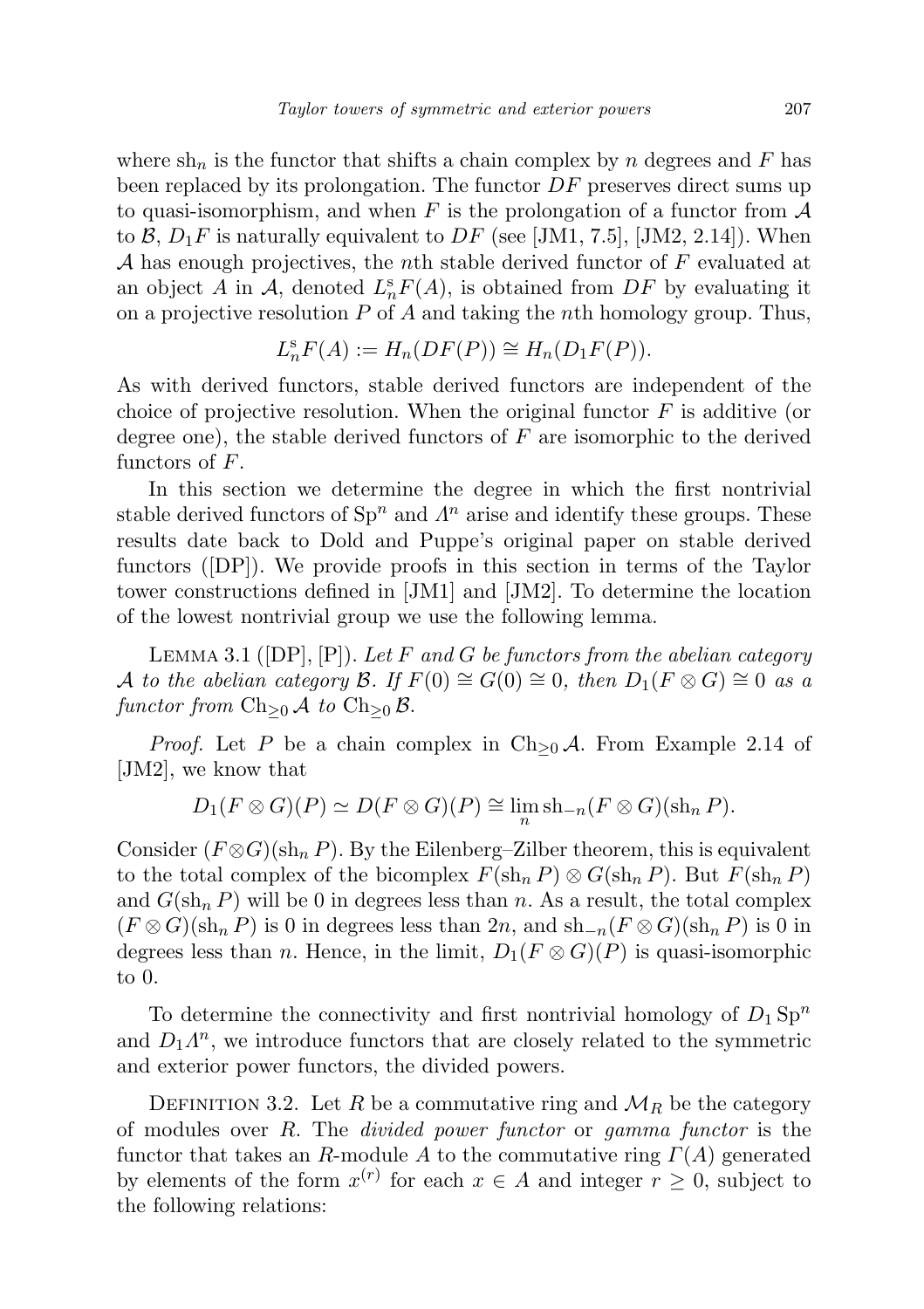(1) 
$$
x^{(0)} = 1
$$
,  
\n(2)  $x^{(r)}x^{(s)} = {r+s \choose r}x^{(r+s)}$ ,  
\n(3)  $(x+y)^{(t)} = \sum_{r+s=t} x^{(r)}y^{(s)}$   
\n(4)  $(nx)^{(r)} = n^r x^{(r)}$  for  $n \in R$ .

An element of  $\Gamma(A)$  of the form  $x_1^{(r_1)}$  $x_1^{(r_1)} \dots x_n^{(r_n)}$  has degree  $r_1 + \dots + r_n$ . We use  $\Gamma^{n}(A)$  to denote the R-module generated (additively) by the degree *n* elements of  $\Gamma(A)$ . This yields a functor,  $\Gamma^n$ , from  $\mathcal{M}_R$  to itself. We refer to this functor as the nth divided power functor. Clearly,

,

$$
\Gamma(A) \cong \bigoplus_{i=1}^{\infty} \Gamma^i(A).
$$

(For more about divided powers see [E, Appendix 2], or [EM, §18].)

REMARK 3.3. The cross effects of the divided power functors can be identified in a fashion similar to that of Example 1.4. For  $n \geq 1$ ,  $\Gamma^n$  is a degree *n* functor. For  $k \leq n$ , and *R*-modules  $A_1, \ldots, A_k$ ,

$$
\operatorname{cr}_k \varGamma^n(A_1,\ldots,A_k) \cong \bigoplus_{\substack{t_1+\cdots+t_k=n\\t_i\geq 1}} \varGamma^{t_1}(A_1) \otimes \cdots \otimes \varGamma^{t_k}(A_k).
$$

In the case  $k = 2$ , the isomorphism comes from the isomorphism

$$
\Gamma^{n}(A_1 \oplus A_2) \cong \bigoplus_{\substack{t_1+t_2=n\\t_i\geq 0}} \Gamma^{t_1}(A_1) \otimes \Gamma^{t_2}(A_2)
$$

that assigns  $m_1^{(t_1)} \otimes m_2^{(t_2)} \in \Gamma^{t_1}(A_1) \otimes \Gamma^{t_2}(A_2)$  to  $(m_1,0)^{(t_1)}(0,m_2)^{(t_2)} \in$  $\Gamma^{n}(A_1 \oplus A_2)$ . We will make use of this isomorphism in the proof of Proposition 3.7.

The stable derived functors of the symmetric and exterior powers can be obtained from those of the divided powers via a dimension shift. We prove this next.

PROPOSITION 3.4 ([DP]). Let  $n \geq 2$ . Then

$$
H_i D_1 \Gamma^n \cong H_{i+n-1} D_1 \Lambda^n \cong H_{i+2n-2} D_1 \text{Sp}^n.
$$

Proof. To establish the second isomorphism, recall that the symmetric and exterior power functors are related by the following Koszul complex:

$$
0 \to \Lambda^n \to \Lambda^{n-1} \otimes \mathrm{Sp}^1 \to \Lambda^{n-2} \otimes \mathrm{Sp}^2 \to \cdots \to \Lambda^1 \otimes \mathrm{Sp}^{n-1} \to \mathrm{Sp}^n \to 0.
$$

By Proposition 1.6(1), applying  $D_1$  to the Koszul complex produces the exact sequence

(3.5) 
$$
0 \to D_1 \Lambda^n \to D_1 (\Lambda^{n-1} \otimes \mathrm{Sp}^1) \to \cdots
$$

$$
\cdots \to D_1 (\Lambda^1 \otimes \mathrm{Sp}^{n-1}) \to D_1 \mathrm{Sp}^n \to 0.
$$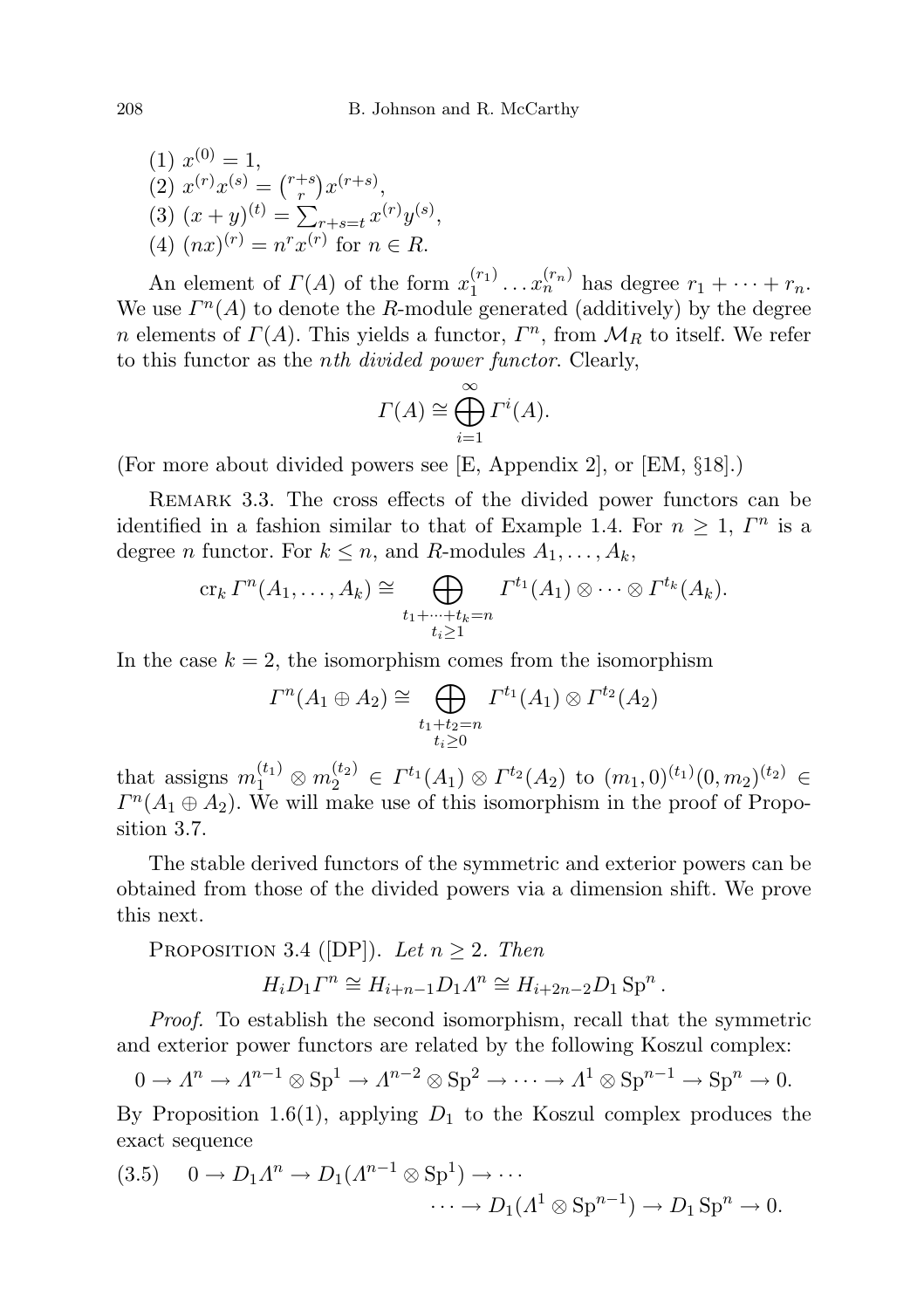By Lemma 3.1, terms of the form  $D_1(\Lambda^i \otimes \text{Sp}^{n-i})$  for  $0 < i < n$  are quasiisomorphic to 0. So if we consider the spectral sequence associated to the bicomplex  $(3.5)$  we see that it has two nontrivial columns in the  $E_2$  term:

|                                                                           | $\mathbb{R}^n \times \mathbb{R}^n$ . The set of $\mathbb{R}^n$ |    |
|---------------------------------------------------------------------------|----------------------------------------------------------------|----|
| $H_2D_1 \text{Sp}^n \quad 0 \quad \dots \quad 0 \quad H_2D_1\Lambda^n$    |                                                                |    |
| $H_1D_1 \text{Sp}^n \quad 0 \quad \dots \quad 0 \quad H_1D_1\Lambda^n$    |                                                                |    |
|                                                                           |                                                                |    |
| $H_0 D_1 \text{Sp}^n \quad 0 \quad \dots \quad 0 \quad H_0 D_1 \Lambda^n$ |                                                                |    |
|                                                                           |                                                                | п. |

Since (3.5) is exact, the spectral sequence converges to 0. The only nontrivial differentials occur in  $E_n$  and provide the isomorphisms

$$
H_i D_1 \Lambda^n \cong H_{i+n-1} D_1 \operatorname{Sp}^n.
$$

In a similar fashion, one can use the Koszul complex relating the exterior and divided powers

$$
0 \to \Gamma^n \to \Gamma^{n-1} \otimes \Lambda^1 \to \cdots \to \Gamma^1 \otimes \Lambda^{n-1} \to \Lambda^n \to 0
$$

to obtain the isomorphism  $H_i D_1 \Gamma^n \cong H_{i+n-1} D_1 \Lambda^n$ .

Since  $D_1 \Gamma^n$  has no homology below degree 0, Proposition 3.4 also yields the following results.

COROLLARY 3.6. For  $n \geq 2$ ,  $H_t(D_1 \text{Sp}^n) \cong 0$  when  $t < 2n - 2$  and  $H_s(D_1\Lambda^n) \cong 0$  when  $s < n - 1$ .

By calculating  $H_0 D_1 \Gamma^n(P)$  explicitly for a projective resolution P, we can identify the first nontrivial stable derived functors of  $\Gamma^n$ ,  $\Lambda^n$ , and  $\text{Sp}^n$ .

PROPOSITION 3.7 ([DP]). Let A be a finitely generated abelian group and P be a projective resolution of A. If  $n = p^r$  for a prime p and  $r \ge 1$ , then

 $H_{2n-2}D_1 \text{Sp}^n(P) \cong H_{n-1}D_1 \Lambda^n(P) \cong H_0 D_1 \Gamma^n(P) \cong A \otimes_{\mathbb{Z}} \mathbb{Z}/p\mathbb{Z}.$ 

If  $n=1$ , we have

$$
H_0 D_1 \Gamma^n(P) \cong H_0 D_1 \Lambda^n(P) \cong H_0 D_1 \operatorname{Sp}^n(P) = H_0(P) \cong A.
$$

Otherwise,

$$
H_{2n-2}D_1 \text{Sp}^n(P) \cong H_{n-1}D_1 \Lambda^n(P) \cong H_0 D_1 \Gamma^n(P) \cong 0.
$$

*Proof.* By Proposition 3.4, it suffices to determine  $H_0 P_1 \Gamma^n(P)$ , and since  $P_1 \Gamma^n$  is right exact, it is enough to compute  $H_0 P_1 \Gamma^n$  on a free module B. Since A is a finitely generated abelian group and  $P_1 \Gamma^n$  preserves direct sums, we may restrict our attention to the case where  $B = \mathbb{Z}$ .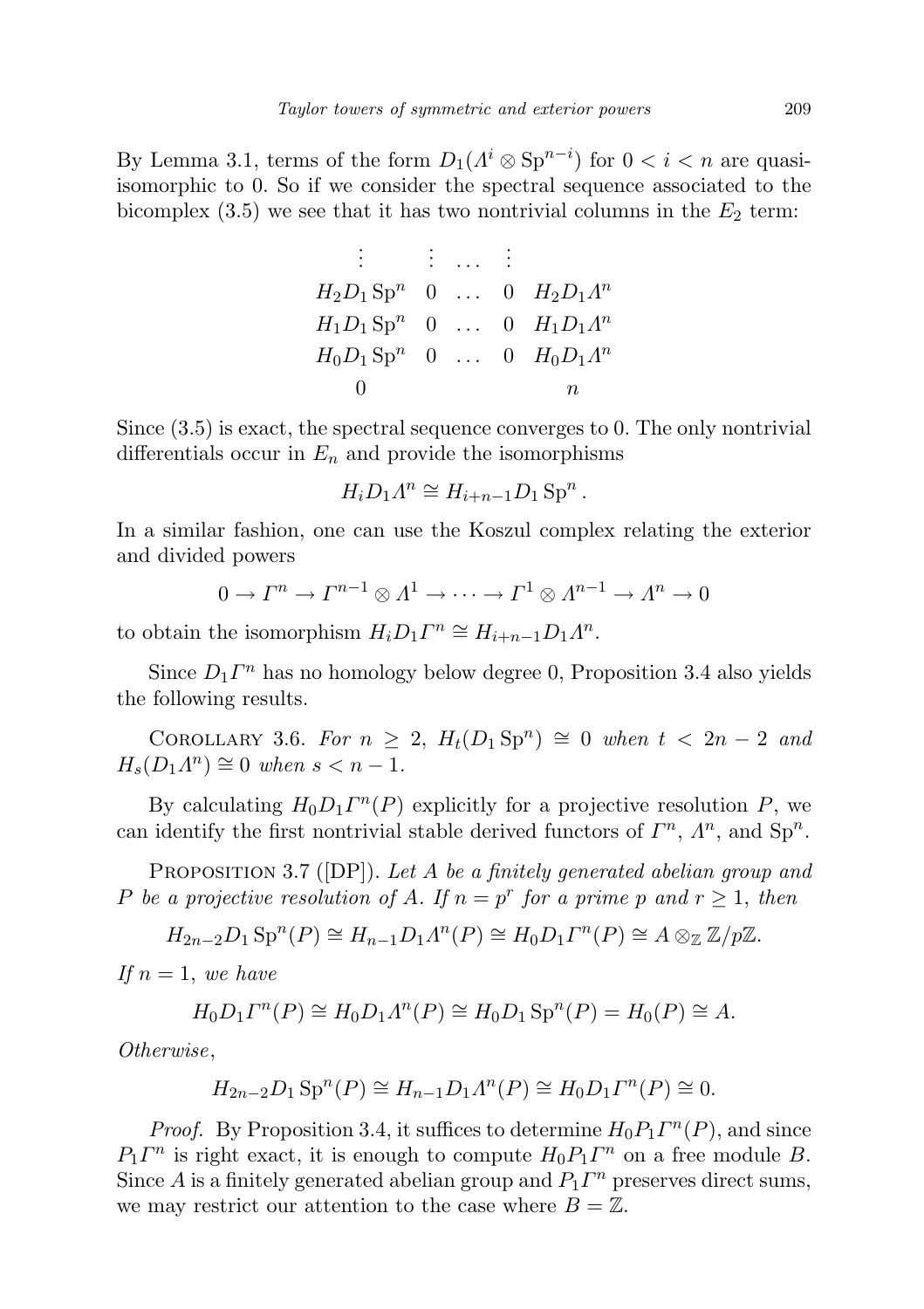It follows from the construction of the Taylor tower in [JM2, §2] that  $H_0 P_1 \Gamma^n(\mathbb{Z})$  is the cokernel of the map

(3.8) 
$$
\operatorname{cr}_2 \varGamma^n(\mathbb{Z}, \mathbb{Z}) \xrightarrow{\varGamma^n(+)} \varGamma^n(\mathbb{Z}).
$$

From [JM2, 2.8], the homomorphism  $\Gamma^{n}(+)$  is the composite

$$
\operatorname{cr}_2\varGamma^n(\mathbb{Z},\mathbb{Z})\hookrightarrow\varGamma^n(\mathbb{Z}\oplus\mathbb{Z})\stackrel{+}{\longrightarrow}\varGamma^n(\mathbb{Z})
$$

where + is induced by the fold map  $\mathbb{Z} \oplus \mathbb{Z} \to \mathbb{Z}$  that takes  $(a, b)$  to  $a+b$ . Recall from Remark 3.3 that  $\text{cr}_2 \Gamma^n(\mathbb{Z}, \mathbb{Z}) \cong \bigoplus_{i=1}^{n-1} \Gamma^i(\mathbb{Z}) \otimes \Gamma^{n-i}(\mathbb{Z})$  and that this isomorphism takes  $m_1^{(i)} \otimes m_2^{(n-i)} \in \Gamma^i(\mathbb{Z}) \otimes \Gamma^{n-i}(\mathbb{Z})$  to  $(m_1, 0)^{(i)}(0, m_2)^{(n-i)}$  $\in$  cr<sub>2</sub>  $\Gamma^n(\mathbb{Z}, \mathbb{Z}) \subseteq \Gamma^n(\mathbb{Z} \oplus \mathbb{Z})$ . Composing with the fold map yields

$$
m_1^{(i)} \otimes m_2^{(n-i)} \to (m_1, 0)^{(i)} (0, m_2)^{(n-i)} \xrightarrow{+} (m_1)^{(i)} (m_2)^{(n-i)}.
$$

Using the defining relations for  $\Gamma$  (Definition 3.2), one finds that

$$
(m_1)^{(i)}(m_2)^{(n-i)} = m_1^i m_2^{n-i} 1^{(i)} 1^{(n-i)} = m_1^i m_2^{n-i} {n \choose i} 1^{(n)}.
$$

Since  $1^{(n)}$  generates  $\Gamma^n(\mathbb{Z}) \cong \mathbb{Z}$  it follows that the image of  $\Gamma^n(+)$  in  $\Gamma^n(\mathbb{Z})$ is generated by the set  $\{n \choose i}$  $\binom{n}{i} 1^{(n)} \mid 1 \leq i \leq n-1$ . Since the greatest common divisor of  $\{ \binom{n}{1} \}$  $\binom{n}{1}, \binom{n}{2}$  $\binom{n}{2}, \ldots, \binom{n}{n-1}$  ${n \choose n-1}$  is p when  $n = p^r$  for some prime  $p, r \geq 1$ , and is 1 otherwise, we see that

(3.9) 
$$
\operatorname{im} \Gamma^{n}(+) (\mathbb{Z}) \cong \begin{cases} p\mathbb{Z} & \text{if } n = p^{r}, \\ \mathbb{Z} & \text{otherwise.} \end{cases}
$$

Hence, we have

$$
H_0 D_1 \Gamma^n(P) \cong \begin{cases} \mathbb{Z}/p\mathbb{Z} & \text{if } n = p^r \text{ for a prime } p \text{, and } r \ge 1, \\ 0 & \text{otherwise.} \end{cases}
$$

4. The first nontrivial homology of  $D_k$  Sp<sup>n</sup> and  $D_k \Lambda^n$ . In Section 2 we showed that  $D_k$  Sp<sup>n</sup> and  $D_k \Lambda^n$  can be expressed in terms of linearizations of lower symmetric and exterior powers. Coupling this with the calculations of Section 3 enables us to completely determine the first nontrivial homology groups of  $D_k$  Sp<sup>n</sup> and  $D_k A^n$ . We begin with the symmetric powers.

THEOREM 4.1. Let A be a finitely generated abelian group,  $P$  be a projective resolution of A, and  $n, k > 1$ . The lowest degree in which  $D_k \text{Sp}^n(P)$ can have nontrivial homology is  $2n - 2k$ . For  $k = n$ ,

$$
H_{2n-2k}D_k \operatorname{Sp}^n(P) \cong \operatorname{Sp}^n(A).
$$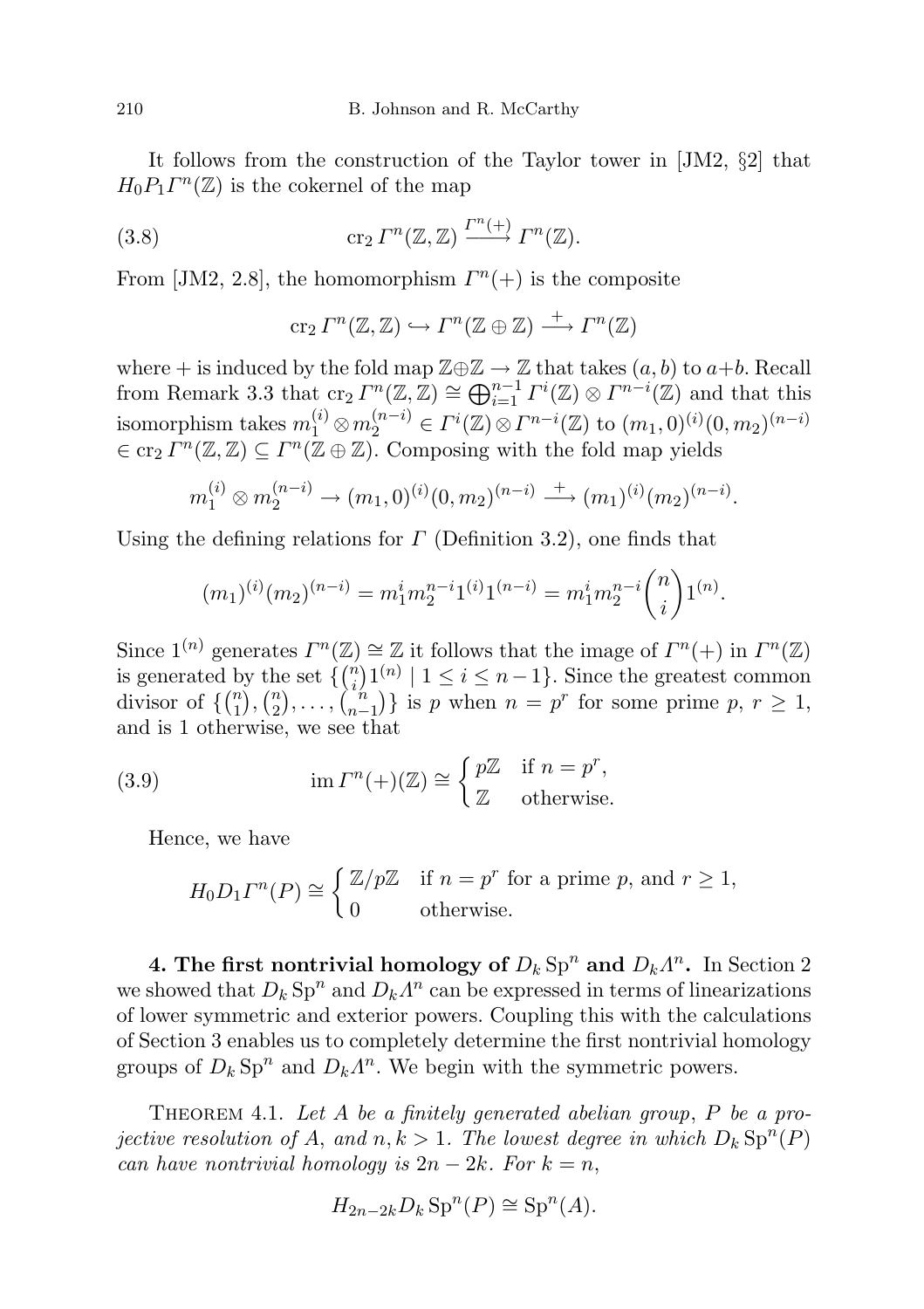For  $k < n$ ,

$$
H_{2n-2k}D_k \operatorname{Sp}^n(P) \cong \bigoplus_{\substack{a_1+a_2p^r2+\cdots+a_sp^{rs}=n\\p \text{ is prime}, 0 < r_2 < \cdots < r_s\\a_1+\cdots+a_s=k\\a_2,a_3,\ldots,a_s \ge 1; a_1 \ge 0}} \operatorname{Sp}^{a_1}(A) \otimes \bigotimes_{j=2}^s \operatorname{Sp}^{a_j}(A/p).
$$

By  $A/p$  we mean  $A \otimes_{\mathbb{Z}} \mathbb{Z}/p$ . For  $a_1 = 0$ , we set  $\text{Sp}^{a_1}(A) = \mathbb{Z}$ .

Hence, to find  $H_{2n-2k}D_k \text{Sp}^n(P)$  one need only determine the ways in which  $n$  can be expressed as the sum of  $k$  (not necessarily distinct) powers of the same prime p. We illustrate this with the set of examples below.

EXAMPLES 4.2. Let  $P$  be a projective resolution of  $A$ .

(1) Consider  $k = 2$  and  $n = 12$ . In this case, n can be written as a sum of two powers of the same prime in three ways, and the  $a_i$ s and  $r_j$ s have the indicated values:

| Sum           | $a_1$ | $a_i$                                   | $r_i$   |
|---------------|-------|-----------------------------------------|---------|
| $2^2+2^3$     |       | 0 $a_2 = 1, a_3 = 1$ $r_2 = 2, r_3 = 3$ |         |
| $3^1 + 3^2$   |       | 0 $a_2 = 1, a_3 = 1$ $r_2 = 1, r_3 = 2$ |         |
| $11^0 + 11^1$ |       | 1 $a_2 = 1$                             | $r_2=1$ |

It follows that

$$
H_{20}D_2 \,\mathrm{Sp}^{12}(P) \cong (A/2 \otimes A/2) \oplus (A/3 \otimes A/3) \oplus (A \otimes A/11).
$$

(2) Consider  $k = 3$  and  $n = 12$ . In this case, n can be written as a sum of three powers of the same prime in two ways and the  $a_i$ s and  $r_i$ s have the indicated values:

| Sum                             | $a_1$ | $a_i$                                                           |           |
|---------------------------------|-------|-----------------------------------------------------------------|-----------|
|                                 |       | $2^1 + 2^1 + 2^3$ 0 $a_2 = 2$ , $a_3 = 1$ $r_2 = 1$ , $r_3 = 3$ |           |
| $2^2 + 2^2 + 2^2 = 0$ $a_2 = 3$ |       |                                                                 | $r_2 = 2$ |

It follows that

$$
H_{18}D_3 \text{Sp}^{12}(P) \cong (\text{Sp}^2(A/2) \otimes A/2) \oplus \text{Sp}^3(A/2).
$$

(3) Consider  $k = 4$  and  $n = 12$ . In this case, n can be written as a sum of four powers of the same prime in five ways:

$$
12 = 2 \cdot 2^{0} + 2^{1} + 2^{3}
$$
  
= 2 \cdot 2^{1} + 2 \cdot 2^{2}  
= 3 \cdot 3^{0} + 3^{2}  
= 4 \cdot 3^{1}  
= 2 \cdot 5^{0} + 2 \cdot 5^{1}.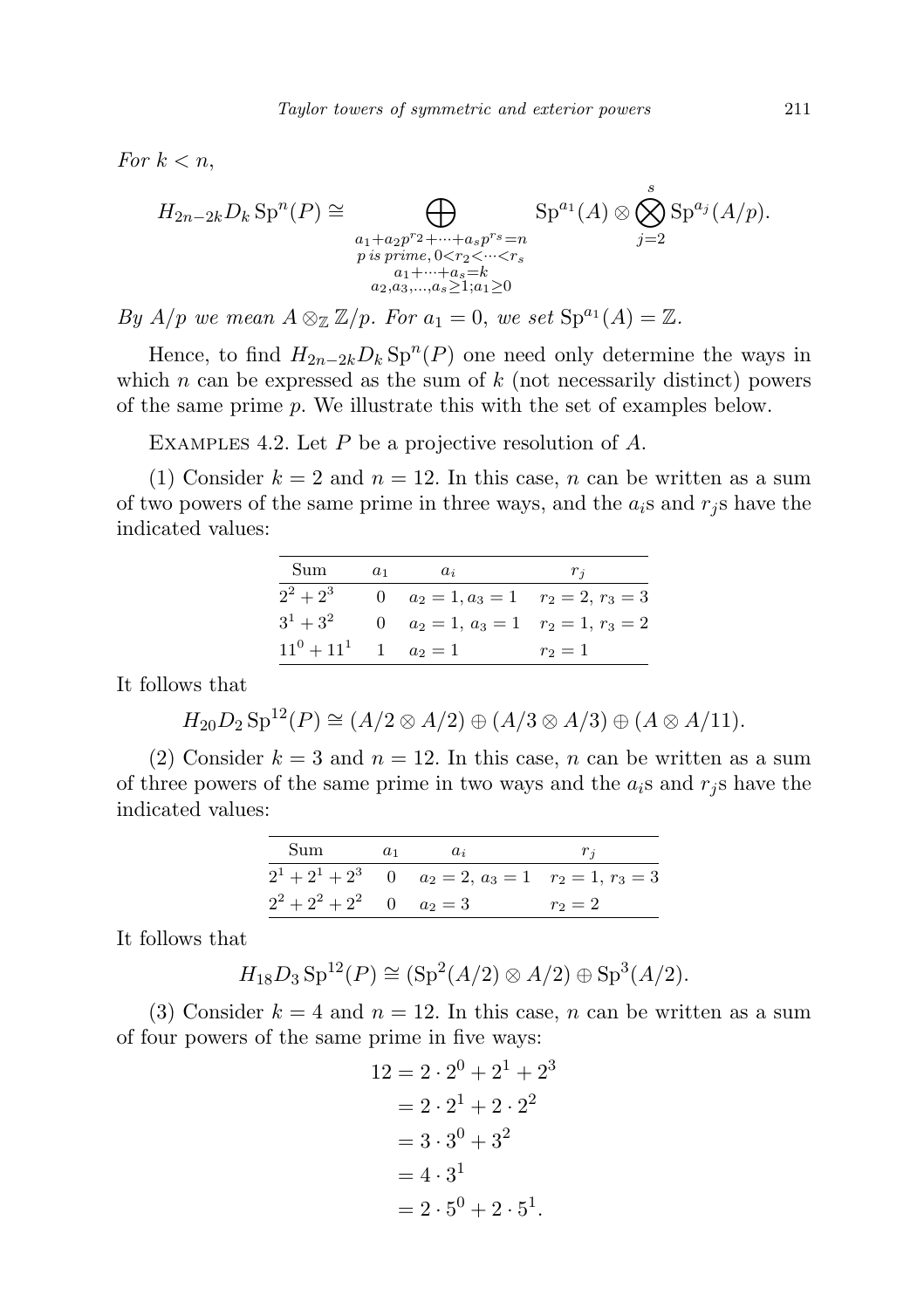Hence,

$$
H_{16}D_4 \text{Sp}^{12}(P) \cong (\text{Sp}^2(A) \otimes A/2 \otimes A/2) \oplus (\text{Sp}^2(A/2) \otimes \text{Sp}^2(A/2))
$$
  

$$
\oplus (\text{Sp}^3(A) \otimes A/3) \oplus \text{Sp}^4(A/3)
$$
  

$$
\oplus (\text{Sp}^2(A) \otimes \text{Sp}^2(A/5)).
$$

(4) Suppose *n* is odd and  $k = 2$ . Then *n* can be expressed as a sum of two prime powers if and only if n has the form  $n = 2<sup>k</sup> + 1$  for some  $k \ge 1$ . It follows that

$$
H_{2n-4}D_2 \operatorname{Sp}^n(P) = \begin{cases} A \otimes A/2 & \text{if } n = 2^k + 1 \text{ for some } k \ge 1, \\ 0 & \text{otherwise.} \end{cases}
$$

Proof of Theorem 4.1. Much of the work for this proof has been done in Sections 2 and 3. We start with the formula of Theorem 2.9 and determine the needed homotopy orbits directly, before using the calculations of Proposition 3.7 to obtain the result.

Recall from Theorem 2.9 that

$$
D_k \operatorname{Sp}^n \simeq \bigoplus_{[\mathbf{t}] \in [V_k(n)]} (D \operatorname{Sp}^{\mathbf{t}})_{h \operatorname{st}(\mathbf{t})}
$$

where for  $\mathbf{t} = (t_1, \ldots, t_k)$ ,  $D \text{ Sp}^{\mathbf{t}} = D_1 \text{ Sp}^{t_1} \otimes \cdots \otimes D_1 \text{ Sp}^{t_k}$ . The Künneth theorem, Corollary 3.6, and the fact that homotopy orbits preserve connectivity guarantee that  $H_t D_k$  Sp<sup>n</sup> $(P) \cong 0$  for  $t < (2t_1 - 2) + \cdots + (2t_k - 2) = 2n - 2k$ . Moreover, it follows directly from Corollary 3.6, the definition of homotopy orbits (see, for example,  $[JM2, 3.5]$ ), and Künneth that

$$
H_{2n-2k}D_k \operatorname{Sp}^n(P) \cong \bigoplus_{[\mathbf{t}]\in [V_k(n)]} H_{2n-2k}(D \operatorname{Sp}^{\mathbf{t}}(P)_{h\mathbf{st}(\mathbf{t})})
$$
  
\n
$$
\cong \bigoplus_{[\mathbf{t}]\in [V_k(n)]} (H_{2n-2k}D \operatorname{Sp}^{\mathbf{t}}(P))_{\mathbf{st}(\mathbf{t})}
$$
  
\n
$$
\cong \bigoplus_{[(t_1,\ldots,t_k)]\in [V_k(n)]} \left(\bigotimes_{i=1}^k H_{2t_i-2}D_1 \operatorname{Sp}^{t_i}(P)\right)_{\mathbf{st}(\mathbf{t})}.
$$

Recall that  $\mathbf{t} = (t_1, \ldots, t_k) \in V_k(n)$  represents a partition of n, i.e.,  $t_1 + \cdots + t_k = n$ . By grouping together equal  $t_i$ s, such a partition can be written in the form

$$
(4.3) \t\t c_1u_1 + c_2u_2 + \cdots + c_su_s = n
$$

with  $u_i \neq u_j$  for  $i \neq j$ ,  $c_1 + \cdots + c_s = k$ , and  $c_1, \ldots, c_s \geq 1$ . Let **u** denote the element of  $[t]$  corresponding to this rearrangement. Then clearly st( $\mathbf{u}$ ) =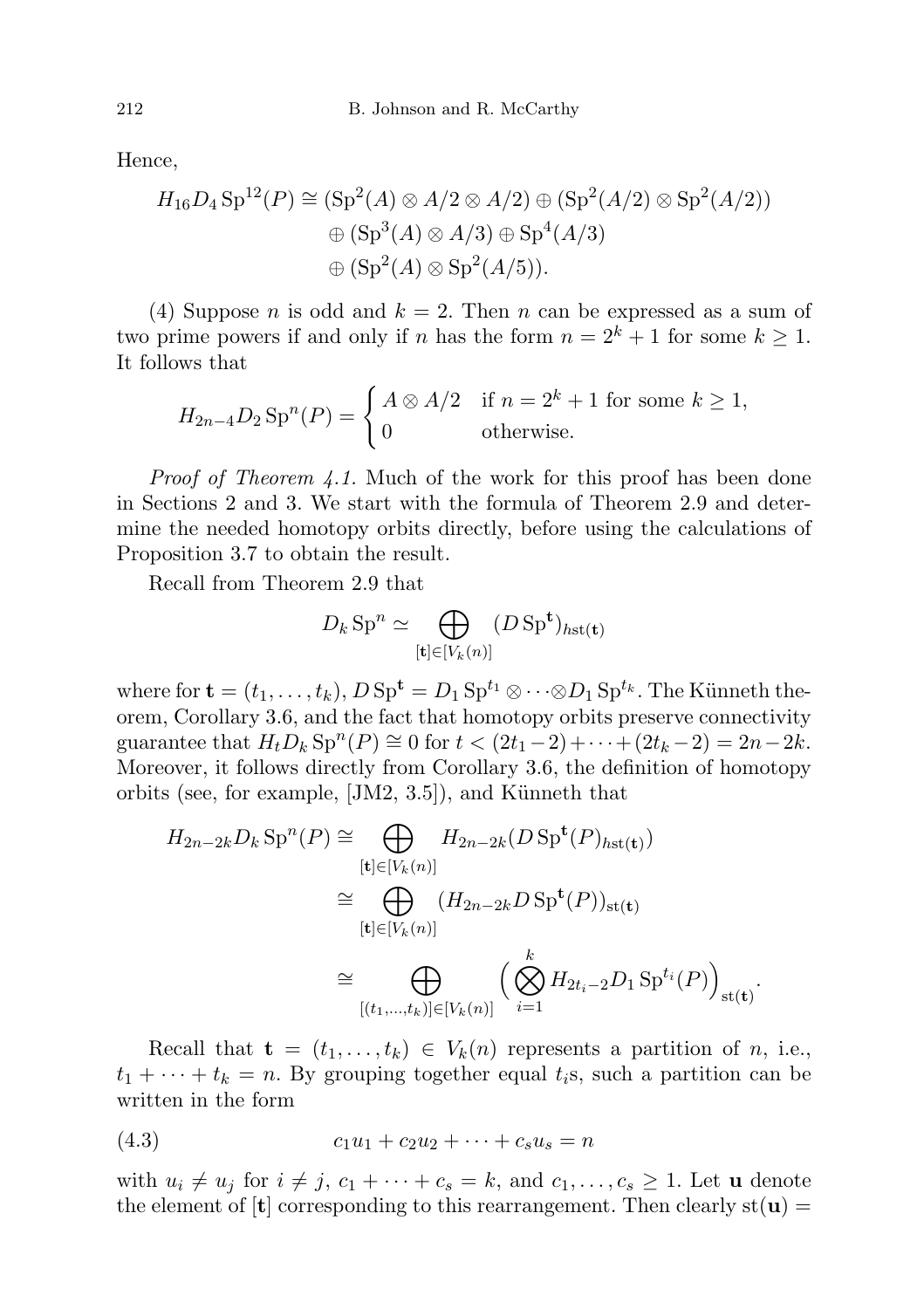$\Sigma_{c_1} \times \cdots \times \Sigma_{c_s}$ . Moreover,

$$
(H_{2n-2k}(D\,\mathrm{Sp}^\mathbf{u}))_{\mathrm{st}(\mathbf{u})}\cong\bigotimes_{j=1}^s(\otimes^{c_j}H_{2u_j-2}D_1\,\mathrm{Sp}^{u_j})_{\Sigma_{c_j}}.
$$

To determine the orbits  $(\otimes^{c_i} H_{2u_i-2}D_1 \text{ Sp}^{u_i})_{\Sigma_{c_i}}$ , we consider the action of an arbitrary transposition  $(jl) \in \Sigma_{c_i}$  on the complex  $\otimes^{c_i} D_1 \text{Sp}^{u_i}$ . The transposition (jl) acts on  $\otimes^{c_i} D_1 \text{Sp}^{u_i}$  by interchanging the jth and lth tensorands. The careful reader will recognize that there must be a sign associated to the (jl)-action in order to produce a chain map from  $\otimes^{c_i} D_1 \text{Sp}^{u_i}$  to itself that is consistent with the sign convention for total complexes. In particular,  $(jl)$ acts by taking the element  $a_1 \otimes \cdots \otimes a_j \otimes \cdots \otimes a_l \otimes \cdots \otimes a_{c_i}$  of multidegree  $(b_1, \ldots, b_j, \ldots, b_l, \ldots, b_{c_i})$  to the element

$$
(-1)^{b_j(b_{j+1}+\cdots+b_l)+b_l(b_{j+1}+\cdots+b_{l-1})}a_1\otimes\cdots\otimes a_l\otimes\cdots\otimes a_j\otimes\cdots\otimes a_{c_i}.
$$

However, for the present computation, we are interested only in elements of multidegree  $(2u_i - 2, 2u_i - 2, \ldots, 2u_i - 2)$  and so the sign is +1. As a result,

(4.4) 
$$
(H_{2n-2k}(D \text{ Sp}^{\mathbf{u}}(P)))_{\text{st}(\mathbf{u})} \cong \bigotimes_{j=1}^{s} \text{Sp}^{c_j}(H_{2u_j-2}D_1 \text{Sp}^{u_j}(P)).
$$

When  $u_1 = 1$ , it follows by Proposition 3.7 that (4.4) is isomorphic to

$$
(4.5) \tSpc1(A) \otimes Spc2(H2u2-2D1 Spu2(P)) \otimes \cdots \otimes Spcs(H2us-2D1 Spus(P)).
$$

If  $k = n$ , the only partition of n into k positive integers is the trivial partition  $n = 1 + \cdots + 1$ . In this case, (4.5) gives us

$$
H_{2n-2k}D_k \operatorname{Sp}^n(P) \cong \operatorname{Sp}^n(A).
$$

For  $k < n$ , recall from Proposition 3.7 that  $H_{2t-2}D_1 \text{Sp}^t(P)$  is nontrivial if and only if  $t$  is 1 or  $t$  is a positive power of a prime. In particular,  $H_{2t-2}D_1 \text{Sp}^t(P) \cong A/p$  when t is a positive power of a prime p, and  $H_{2t-2}D_1 \text{Sp}^t(P) \cong A$  when  $t = 1$ . As a result, the summands (4.4) and (4.5) are nontrivial if and only if  $u_1, \ldots, u_s$  are all nonnegative powers of the same prime, that is, if the partition (4.3) has the form  $c_1p^{r_1} + \cdots + c_sp^{r_s}$  where  $r_i \neq r_j$  if  $i \neq j$ . Applying Proposition 3.7 to (4.4) and (4.5), and setting  $a_1$ equal to the number of  $p^0$ s appearing in a partition, we obtain the desired result

$$
H_{2n-2k}D_k \operatorname{Sp}^n(P) \cong \bigoplus_{\substack{a_1+a_2p^{r_2}+\cdots+a_sp^{rs}=n\\p \text{ is prime}, 0 < r_2 < \cdots < r_s\\a_1+\cdots+a_s=k\\a_2,\ldots,a_s \ge 1; a_1 \ge 0}} \operatorname{Sp}^{a_1}(A) \otimes \bigotimes_{j=2}^s \operatorname{Sp}^{a_j}(A/p).
$$

Using the exact sequence  $D_k \text{Sp}^n \to P_k \text{Sp}^n \to P_{k-1} \text{Sp}^n$ , we determine the first nontrivial homology of  $P_k \text{Sp}^n$  as well.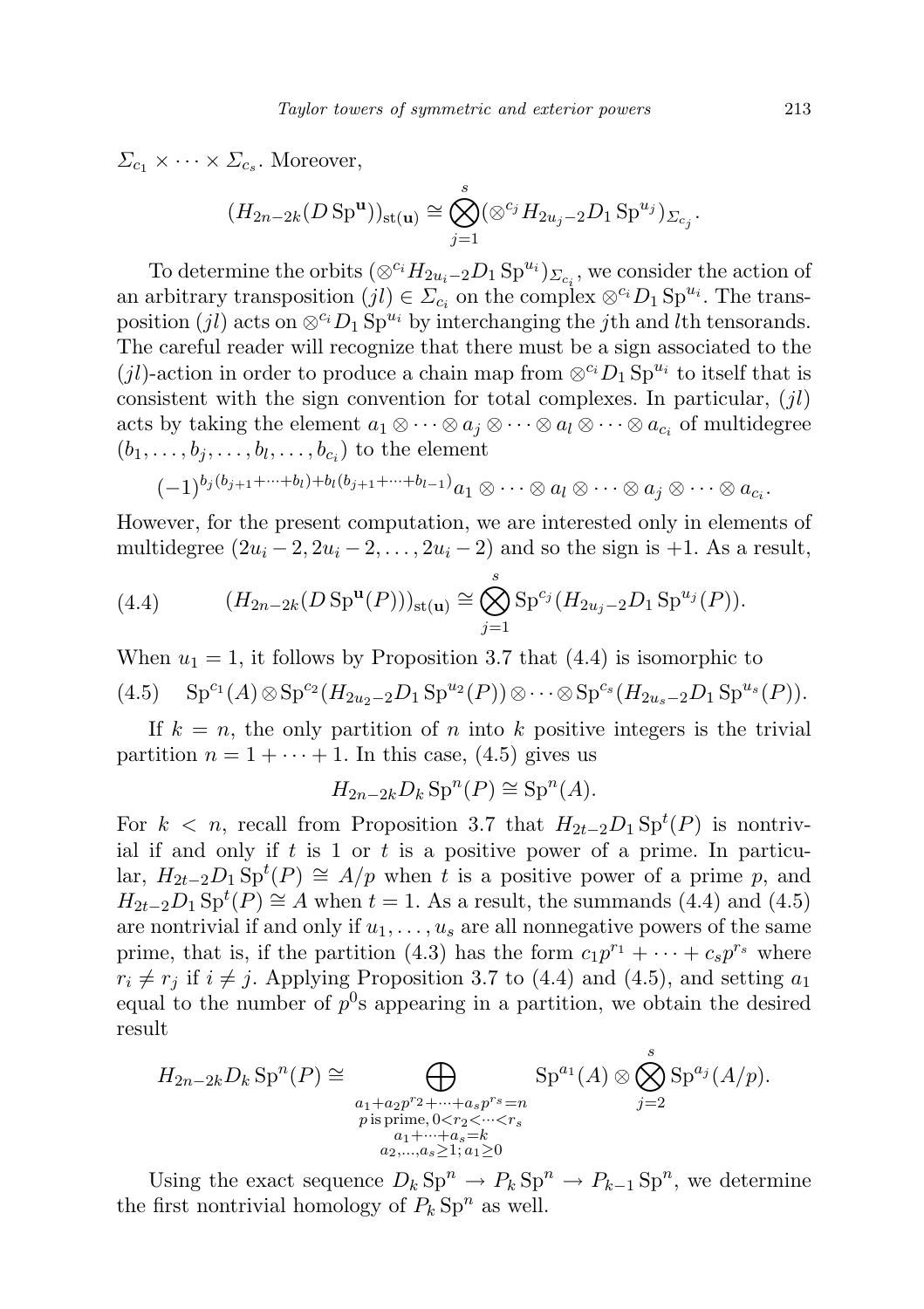LEMMA 4.6. Let  $P$  be a projective resolution of the abelian group  $A$  and  $n, k \geq 2$ . Then

$$
H_*P_k\operatorname{Sp}^n(P)\cong H_*D_k\operatorname{Sp}^n(P)
$$

 $for  $k < 2n - 2k$ .$ 

*Proof.* We begin by noting that  $D_1 \text{Sp}^n \cong P_1 \text{Sp}^n$  since  $P_0 \text{Sp}^n = \text{Sp}^n(0)$ ≅ 0. Hence, the first nontrivial homology group of  $P_1$  Sp<sup>n</sup>(P) occurs no lower than degree  $2n - 2$ . From the sequence of functors  $D_2 \text{Sp}^n \rightarrow P_2 \text{Sp}^n \rightarrow$  $P_1$  Sp<sup>n</sup>, we obtain a long exact sequence of homology groups

 $\cdots \rightarrow H_*D_2 \text{Sp}^n(P) \rightarrow H_*P_2 \text{Sp}^n(P) \rightarrow H_*P_1 \text{Sp}^n(P) \rightarrow \cdots$ 

Since  $D_2$  Sp<sup>n</sup>(P) is  $(2n-5)$ -connected and  $P_1$  Sp<sup>n</sup>(P) is  $(2n-3)$ -connected, it must be the case that  $H_*P_2 \text{Sp}^n(P) \cong H_*D_2 \text{Sp}^n(P)$  for  $* \leq 2n-4$ . The result follows inductively in this fashion, by using the long exact homology sequence associated to  $D_k \text{Sp}^n \to P_k \text{Sp}^n \to P_{k-1} \text{Sp}^n$  and the fact that  $H_*D_k$  Sp<sup>n</sup> vanishes for  $* < 2n - 2k$ .

COROLLARY 4.7. Let A be a finitely generated abelian group,  $P$  be a projective resolution of A and  $n, k \geq 2$ . The lowest degree in which  $P_k \text{Sp}^n(P)$ can have nontrivial homology is  $2n - 2k$ . For  $k = n$ ,

$$
H_{2n-2k}P_k \operatorname{Sp}^n(P) \cong \operatorname{Sp}^n(A).
$$

For  $k < n$ ,

$$
H_{2n-2k}P_k \operatorname{Sp}^n(P) \cong \bigoplus_{\substack{a_1+a_2p^{r_2}+\cdots+a_sp^{rs}=n\\p \text{ is prime}, 0 < r_2 < \cdots < r_s\\a_1+\cdots+a_s=k\\a_2,\ldots,a_s \ge 1; a_1 \ge 0}} \operatorname{Sp}^{a_1}(A) \otimes \bigotimes_{j=2}^s \operatorname{Sp}^{a_j}(A/p).
$$

The lowest nontrivial homology of  $D_k\Lambda^n(P)$  can be determined in a manner similar to that used for  $D_k \text{Sp}^n(P)$ . We note that for odd primes p one works with even-dimensional homology classes and the  $\Sigma_k$  action is the usual action with signature. When  $p = 2$ , one works with odd-dimensional homology classes, except for  $D_1 \Lambda^1 \cong \text{Id}$ , and so the permutation signature is cancelled by the sign arising from the action on the tensor product of chain complexes in homology above degree 0. This gives us the following.

THEOREM 4.8. Let A be a finitely generated abelian group,  $P$  be a projective resolution of A, and  $n, k > 1$ . The lowest degree in which  $D_k \Lambda^n(P)$ can have nontrivial homology is  $n - k$ . For  $k = n$ ,

$$
H_{n-k}D_k\Lambda^n(P) \cong \Lambda^n(A).
$$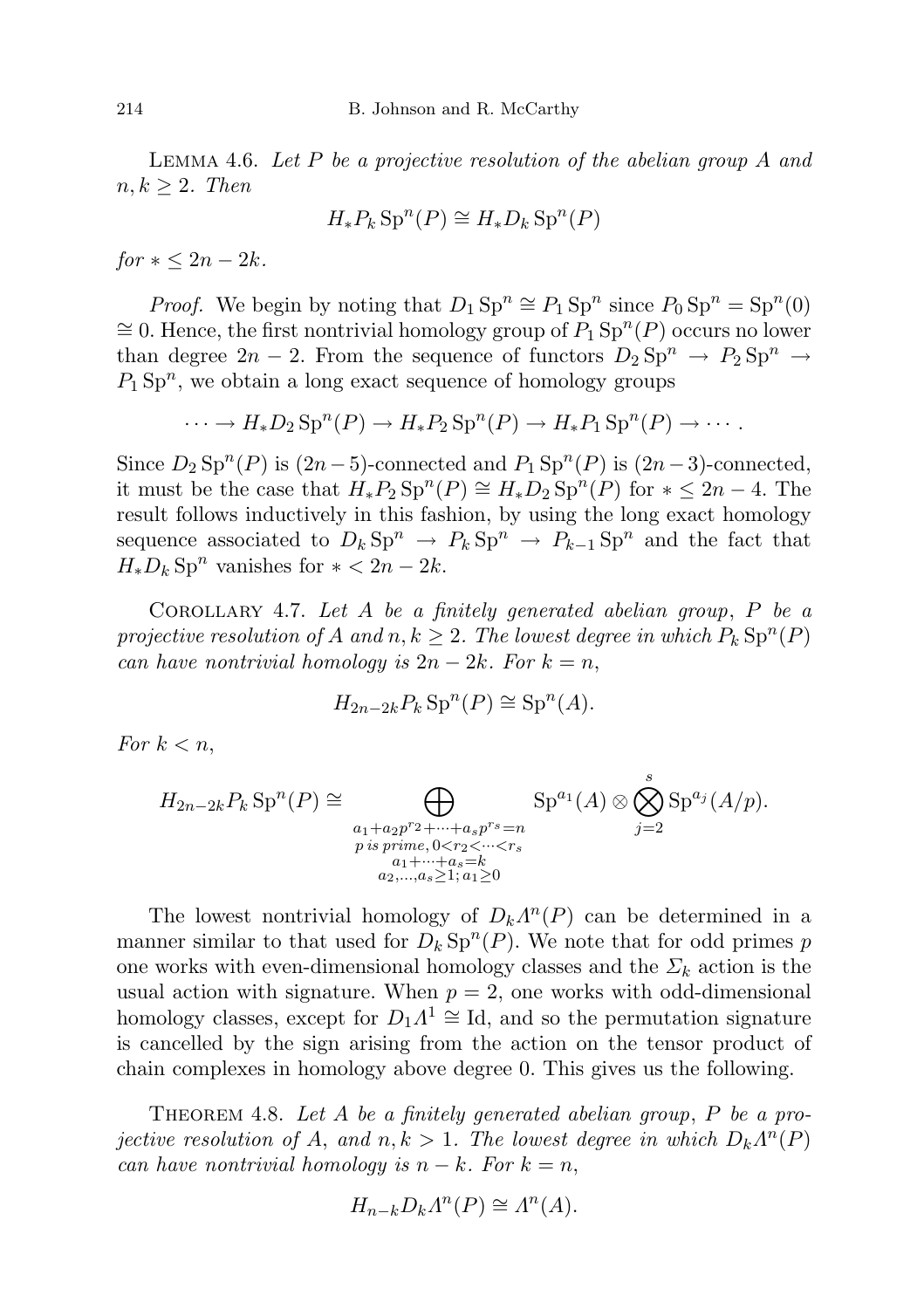For 
$$
k < n
$$
,  
\n
$$
H_{n-k}D_k\Lambda^n(P) \cong \bigoplus_{\substack{a_1+a_2p^r2+\cdots+a_sp^rs=n\\p\text{ is prime}, 0 < r_2 < \cdots < r_s\\a_1+\cdots+a_s=k\\a_2,\ldots,a_s \ge 1; a_1 \ge 0}} \Lambda^{a_1}(A) \otimes \Lambda_{a_2p^r2,\ldots,a_sp^{rs}}(A)
$$

where

$$
\Lambda_{a_2p^{r_2},...,a_sp^{r_s}}(A) \cong \begin{cases} \Lambda^{a_2}(A/p) \otimes \cdots \otimes \Lambda^{a_s}(A/p) & \text{if } p \text{ is odd,} \\ Sp^{a_2}(A/2) \otimes \cdots \otimes Sp^{a_s}(A/2) & \text{if } p = 2. \end{cases}
$$

REMARK 4.9. The gap between the lowest nontrivial homology of  $D_k$  Sp<sup>n</sup> and  $D_{k-1}$  Sp<sup>n</sup> is just large enough for us to conclude that

$$
H_{2n-2k}P_k \mathrm{Sp}^n(P) \cong H_{2n-2k}D_k \mathrm{Sp}^n(P).
$$

An analogous result does not appear to hold for the exterior powers. To determine  $H_{n-k}P_k\Lambda^n(P)$ , one must consider possible extensions as well. We leave this to another paper.

Acknowledgements. This paper was written while the first author was visiting the mathematics department at Johns Hopkins University. She thanks the department for their hospitality.

## References

- [Be] S. Betley, Stable derived functors, the Steenrod algebra and homological algebra in the category of functors, Fund. Math. 168 (2001), 279–293.
- [Bo] A. K. Bousfield, Homogeneous functors and their derived functors, unpublished manuscript.
- [D] A. Dold, Homology of symmetric products and other functors of complexes, Ann. of Math. 68 (1958), 54–80.
- [DP] A. Dold and D. Puppe, Homologie nicht-additiver Funktoren. Anwendungen, Ann. Inst. Fourier (Grenoble) 11 (1961), 201–312.
- [DT] A. Dold and R. Thom, Quasifaserungen und unendliche symmetrische Produkte, Ann. of Math. 67 (1958), 239–281.
- [EM] S. Eilenberg and S. Mac Lane, Homology theories for multiplicative systems, Trans. Amer. Math. Soc. 71 (1951), 294–330.
- [E] D. Eisenbud, Commutative Algebra. With a View Toward Algebraic Geometry, Grad. Texts in Math. 150, Springer, New York, 1995.
- [G] T. Goodwillie, Calculus III: Taylor series, Geom. Topol. 7 (2003), 645–711.
- [JM1] B. Johnson and R. McCarthy, Linearization, Dold–Puppe stabilization, and Mac Lane's Q-construction, Trans. Amer. Math. Soc. 350 (1998), 1555–1593.
- [JM2]  $\quad$ ,  $\quad$ ,  $\quad$  Deriving calculus with cotriples, ibid. 356 (2003), 757–803.
- [JM3]  $\left(-,-\right), A$  classification of degree n functors, II, Cahiers Topologie Géom. Différentielle Catég. 44 (2003), 163–216.
- [K] D. M. Kan, Functors involving c.s.s. complexes, Trans. Amer. Math. Soc. 87 (1958), 330–346.